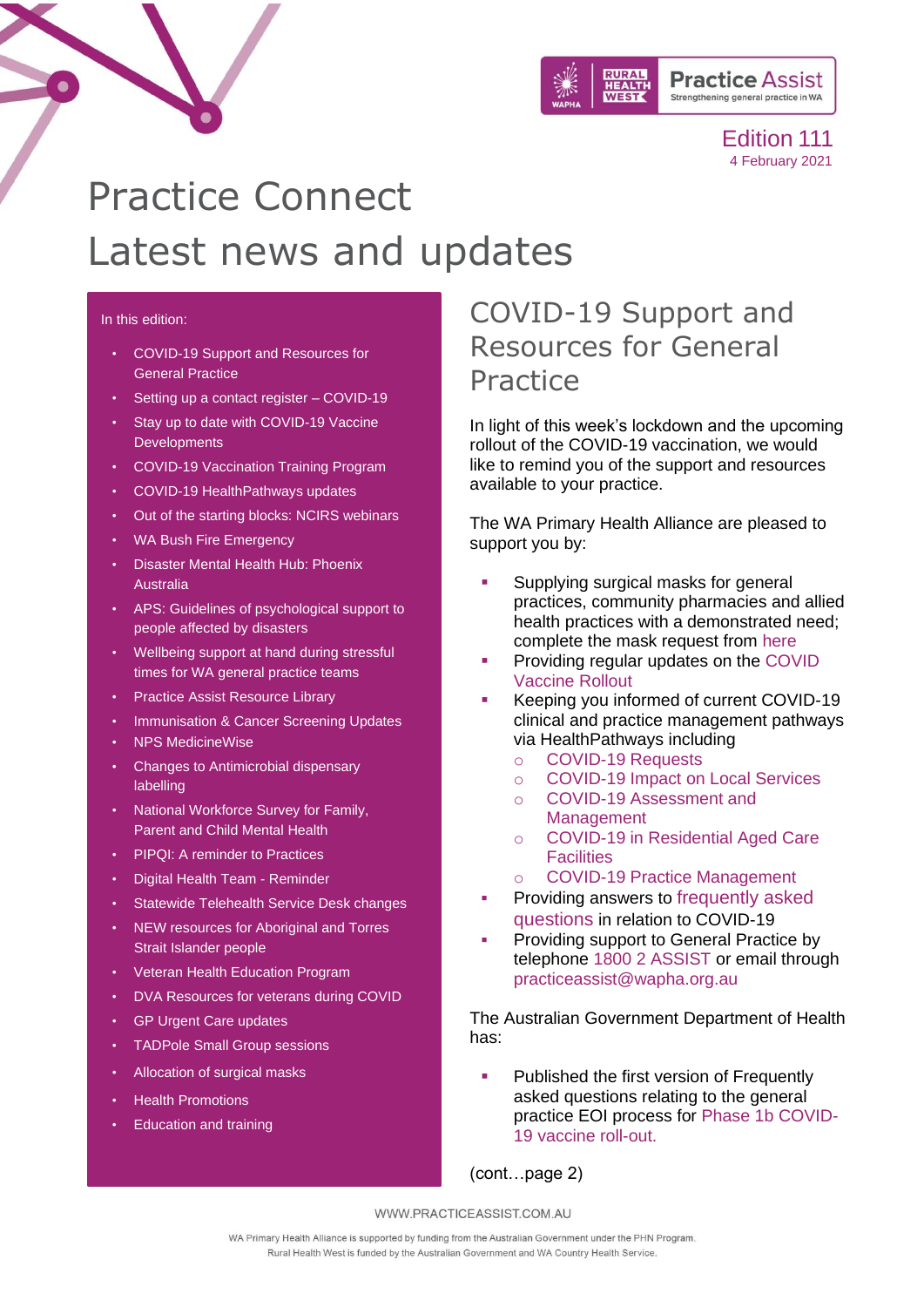



# COVID-19 Support and Resources for General Practice (cont...)

Western Australian Department of Health information:

- Published the [latest advice and updates](https://ww2.health.wa.gov.au/Articles/A_E/Coronavirus/COVID19-information-for-health-professionals) on COVID-19 for health professionals including clinical guidelines, alerts, infection control and vaccination
- The Coronavirus information helpline 13 COVID (13 268 43)
- Guidelines on [face covering](https://www.wa.gov.au/government/publications/face-covering-directions) directions including exceptions for eligible persons/activities

# <span id="page-1-0"></span>Setting up a contact register – COVID-19

While general practices are not among those businesses required by the WA Government to maintain a contact register, they are encouraged to do so.

The WA Government has provided a [SafeWA guide for business](https://linkprotect.cudasvc.com/url?a=https%3a%2f%2fwapha.us11.list-manage.com%2ftrack%2fclick%3fu%3dc973db7b85e56f4c3d0eaacee%26id%3d4306eddb53%26e%3df34f3bfedc&c=E,1,wlZcIroaX3saqlpPAB4I0e4G1G8EOaKjDOXkFBFCXnsD846y6bR6HHGQ3WXZ1LzQcRWOXCiIr4Rw944rATjswZ8HcCqcVWC-s-UW5YExVRJ8rjCKgA,,&typo=1) that includes the necessary steps to set up a contact register.

To ensure inclusive access, businesses opting to use the app must also have a manual method of registering visitor details, such as a paper-based register. The WA Government has developed a [suggested format for](https://linkprotect.cudasvc.com/url?a=https%3a%2f%2fwapha.us11.list-manage.com%2ftrack%2fclick%3fu%3dc973db7b85e56f4c3d0eaacee%26id%3d0d53d4a75c%26e%3df34f3bfedc&c=E,1,WoYDRtImgnSgb0iiuI2ARe1edw6D4wZZPjV8bY4yfxOQP_uSKq4vA0HbfA4FZqR9S4KJb06Txb1HV0uAcfdpA_aZp4xoKlZW-6oSPB1_RhoLbA,,&typo=1)  [businesses](https://linkprotect.cudasvc.com/url?a=https%3a%2f%2fwapha.us11.list-manage.com%2ftrack%2fclick%3fu%3dc973db7b85e56f4c3d0eaacee%26id%3d0d53d4a75c%26e%3df34f3bfedc&c=E,1,WoYDRtImgnSgb0iiuI2ARe1edw6D4wZZPjV8bY4yfxOQP_uSKq4vA0HbfA4FZqR9S4KJb06Txb1HV0uAcfdpA_aZp4xoKlZW-6oSPB1_RhoLbA,,&typo=1) to use for paper-based registers.



# <span id="page-1-1"></span>Stay up to date with COVID-19 Vaccine Developments

### **ATAGI advice released regarding influenza and COVID-19 vaccines**

The Australian Technical Advisory Group on Immunisation (ATAGI) has provided advice about influenza and COVID-19 vaccines which aims to provide guidance for immunisation program coordinators and immunisation providers on the relative timing of scheduling and giving influenza vaccines and COVID-19 vaccines in 2021. The advice is available on the [Department of Health](https://www.health.gov.au/resources/publications/atagi-advice-on-influenza-and-covid-19-vaccines) website and will be updated as new information becomes available.

### **Recording - Preparing for COVID-19 Immunisation webinar**

The *Preparing for COVID-19 Immunisation* webinar is a panel discussion aimed to provide GPs and providers with information about the rollout strategy at both a state and national level.

Topics included: the role general practices will play, operational considerations, vaccine safety and efficacy, the state rollout plan and the expression of interest process.

Recorded on Thursday 28 January, and hosted by Geraldine Mellet, the panel discussion featured Dr Richard Choong, Professor Paul Effler and WAPHA General Manager Bernie Kenny.

To watch the recording please click [here.](https://www.youtube.com/watch?app=desktop&v=OS4u4wKpuc4&feature=youtu.be)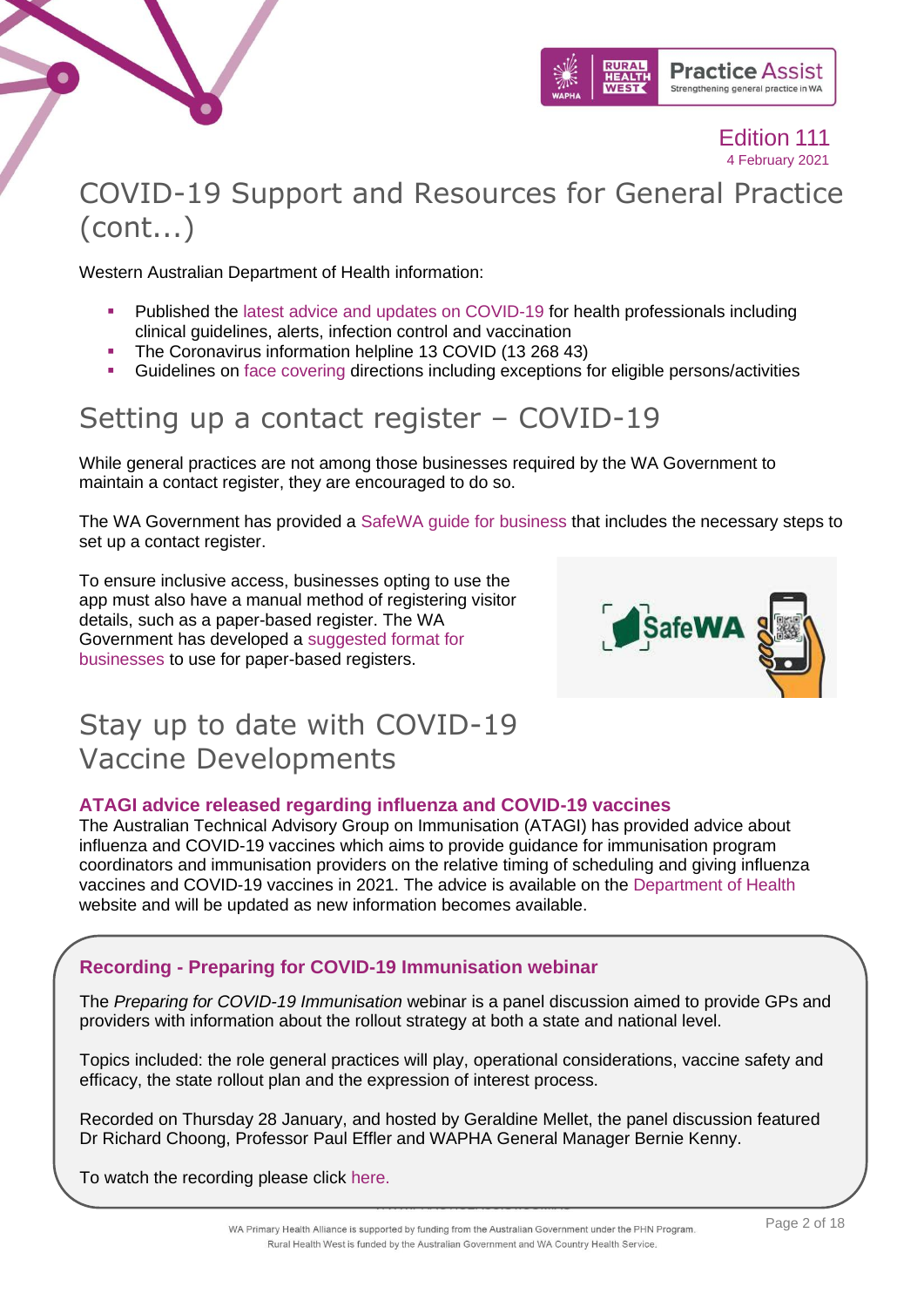



# <span id="page-2-0"></span>COVID-19 Vaccination Training Program

In preparation for Australia's vaccine rollout, authorised immunisation providers must complete COVID-19 vaccination training. This will ensure our workforce is competent in the safe management and administration of COVID-19 vaccines.

The Australian Government has partnered with the Australian College of Nursing to develop and deliver free and accredited training modules.

Training will also be available for non-clinical and administration staff. They will be able to access the non-clinical modules of the training such as handling, storage and administration.

The training modules are expected to be released soon and will be available [here](https://www.health.gov.au/initiatives-and-programs/covid-19-vaccines/covid-19-vaccination-training-program)

# <span id="page-2-1"></span>COVID-19 HealthPathways updates

The following content updates have now been published on the HealthPathways site:

- [COVID-19 MBS Items:](https://wa.communityhealthpathways.org/751253.htm)
	- Updated to include information on the COVID-19 Vaccine Specific MBS Items.
- **[HealthPathways homepage:](https://wa.communityhealthpathways.org/)** 
	- A segment has been added under latest news providing information relating to the COVID-19 Vaccine Rollout.

To access HealthPathways please email the HealthPathways team at [healthpathways@wapha.org.au](mailto:healthpathways@wapha.org.au)

# <span id="page-2-2"></span>Out of the starting blocks: COVID-19 vaccination program in Australia - Parts 1 & 2

The National Centre for Immunisation Research and Surveillance (NCIRS) will deliver two COVID-19 Vaccination webinars in preparation for the roll out of COVID-19 vaccines in Australia.

### Part 1

Friday 12 February 2021 12:30pm – 2pm (AEDT)

- Find out more about the Pfizer-BioNTech COVID-19 vaccine from Dr William C. Gruber, Senior Vice President of Pfizer Vaccine Clinical Research and Development
- Prepare for the roll out of COVID-19 vaccines with information from Australia's leading health authorities

To Register click [here.](https://us02web.zoom.us/webinar/register/WN_Vq3NjodmS12toshiPyF7ZA)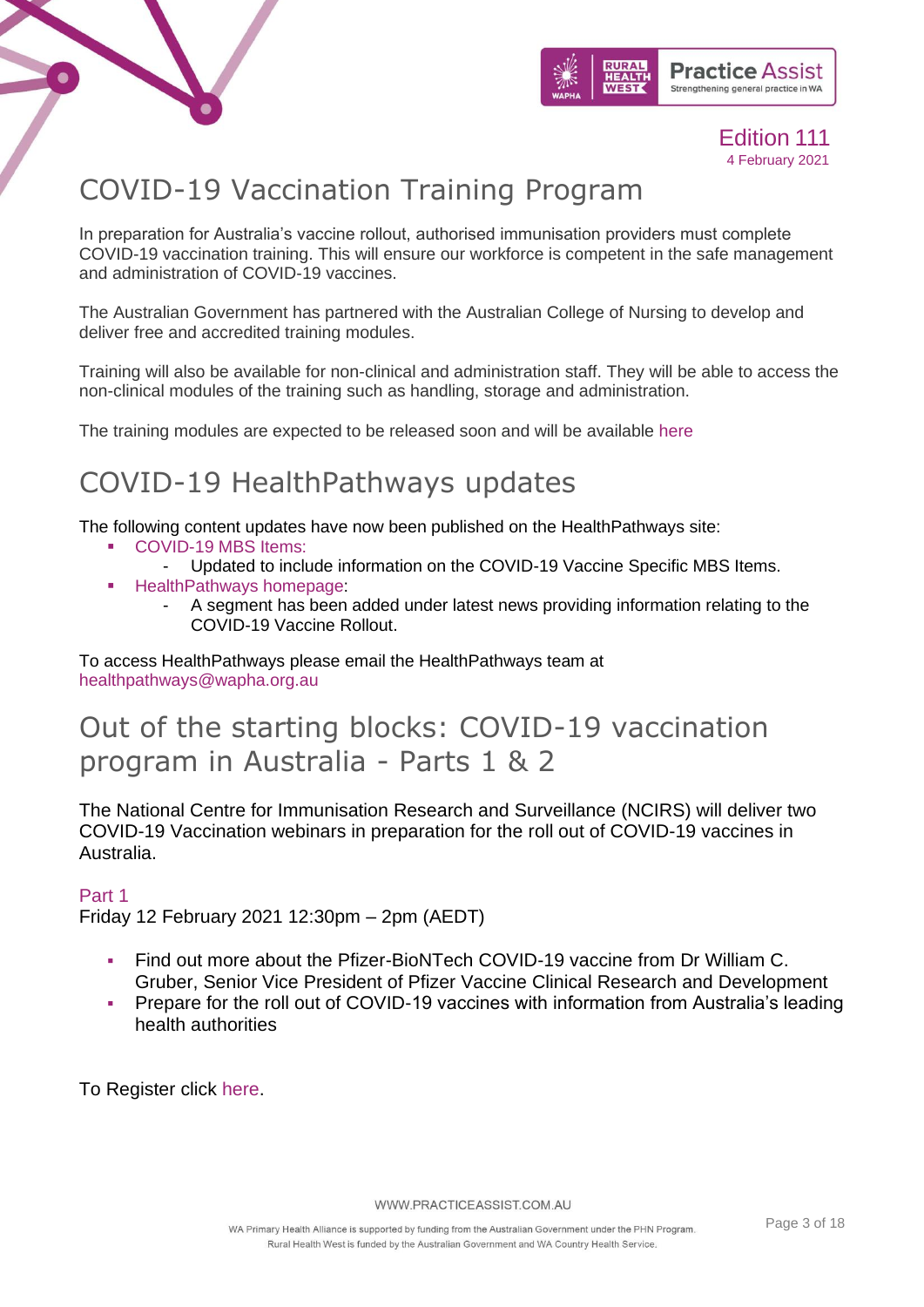



Out of the starting blocks: COVID-19 vaccination program in Australia - Parts 1 & 2 (cont…)

### Part 2

Friday 19 February 2021 7:00 pm – 8:00 pm (AEDT)

- Hear an overview of and update on the Oxford Vaccine Group-Astra Zeneca ChAdOx1 nCoV-19 vaccine from Professor Andrew Pollard, Professor of Paediatric Infection and Immunity, Oxford Vaccine Group, University of Oxford
- Build on understanding of the roll out of COVID-19 vaccines with information from Australia's leading health authorities.

<span id="page-3-1"></span>To Register click [here.](https://us02web.zoom.us/webinar/register/WN_u2gL37NsQnujP4S3FWr0cg)

### Allocation of surgical masks from the National Medical **Stockpile**

WA Primary Health Alliance continues to operate a significant logistical strategy to distribute masks during the COVID-19 pandemic to general practices, Aboriginal Community Controlled Health Organisations, pharmacies and allied health practices that meet the criteria of the [Department of](https://www.health.gov.au/resources/publications/distribution-of-ppe-through-phns-tranche-4-surgical-masks-and-p2n95-respirators-for-general-practice-community-pharmacy-and-allied-health)  [Health Tranche 4 guidelines.](https://www.health.gov.au/resources/publications/distribution-of-ppe-through-phns-tranche-4-surgical-masks-and-p2n95-respirators-for-general-practice-community-pharmacy-and-allied-health)

For mask requests, visit the [Practice Assist website.](https://wapha.us11.list-manage.com/track/click?u=c973db7b85e56f4c3d0eaacee&id=7864a3aad1&e=f34f3bfedc) Please note, re-orders will not be accepted within five business days (Mon-Fri) of the previous request, except in exceptional circumstances.

Please send all general queries in relation to the National Medical Stockpile to [Stockpile.Ops@health.gov.au.](mailto:Stockpile.Ops@health.gov.au)

<span id="page-3-0"></span>

\*Aboriginal Community Controlled Health Organisations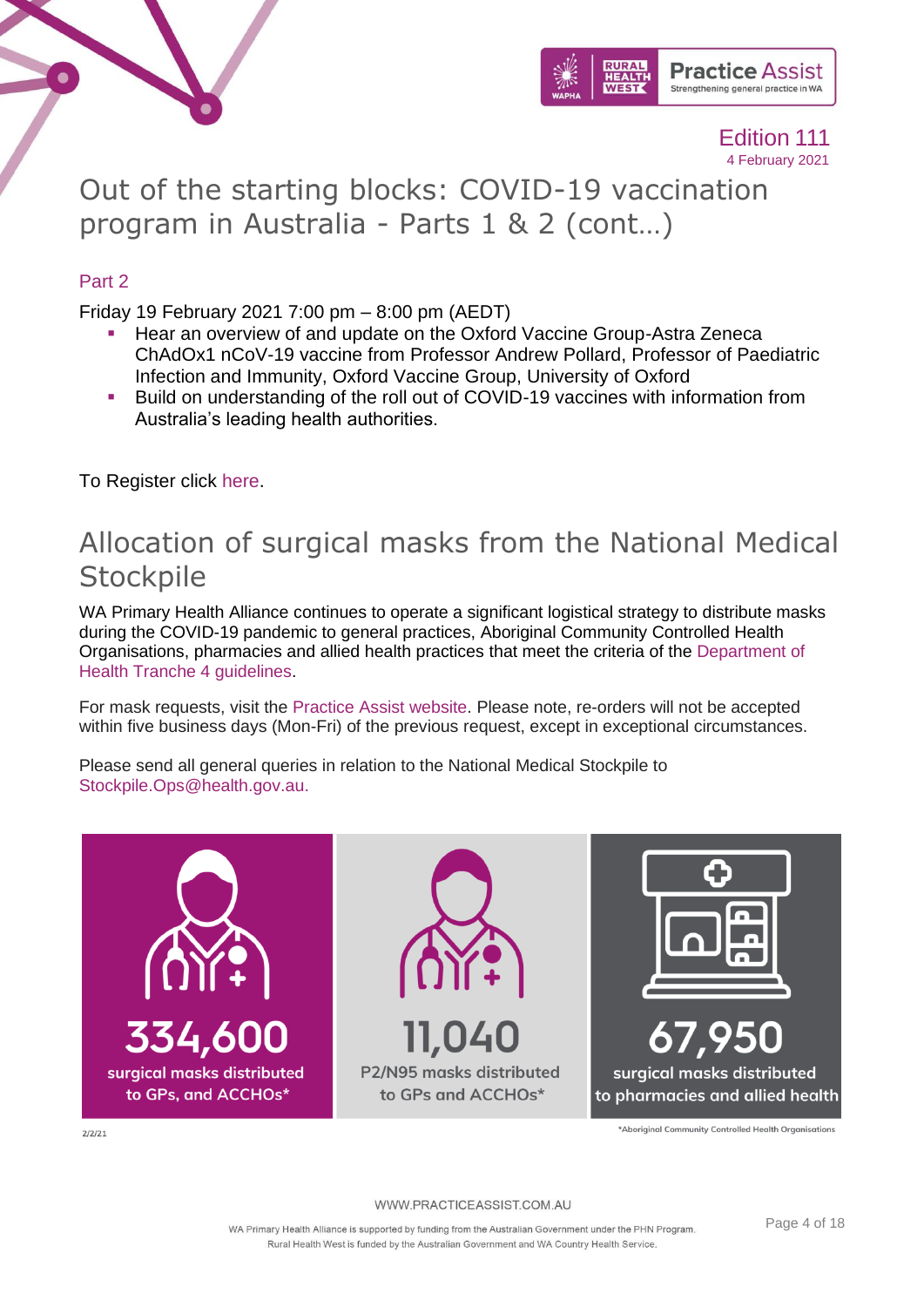



# <span id="page-4-0"></span>WA Bush Fire Emergency

Many areas to the north east of Perth are in a state of bushfire emergency, with devastating impacts for those communities. WA Primary Health Alliance, along with the Australian Red Cross, WA Department of Communities and St John Ambulance, are supporting the WA Department of Health with the health response.

We are also reaching out to general practices in those areas to see how we can assist them and their patients. More details on this will be available as the situation develops.



### **Available Resources for Practices**

#### **National Bushfire Recovery Agency**

The National Bushfire Recovery Agency was established to lead and coordinate a national response to rebuild communities affected by bushfires.

You can stay up to date on the services and assistance you may need to rebuild and recover from the bushfire on the [National Bushfire Recovery Agency website.](https://www.bushfirerecovery.gov.au/) This includes support for small businesses provided by this agency which you may not be aware of.

### **The Australian Government Support for Business website**

The Australian Government Support for Business [Help for Australian bushfire affected businesses](https://business.gov.au/risk-management/emergency-management/help-for-australian-bushfire-affected-businesses) page has information on support for businesses affected by bushfire. Much of this information is state specific, with links to the relevant information.

### **Health Pathways**

For further information with supporting your patients and staff with their mental health during this time, please also visit the Health Pathways website, which has the following helpful pathways:

- [COVID-19 Mental Health](https://wa.communityhealthpathways.org/740566.htm)
- [Mental Health Service Requests](https://wa.communityhealthpathways.org/62063.htm)

### **Telehealth MBS items**

[Telehealth COVID-19 MBS](http://www.mbsonline.gov.au/internet/mbsonline/publishing.nsf/Content/Factsheet-TempBB) items are still available for use. Generally, a telehealth consultation is provided by a patient's usual practitioner, where the patients has been seen in a face-to-face consultation in the previous 12-month period.

As the Perth metropolitan area, Peel and South West WA are currently in a COVID-19 lockdown situation, exemption from the restriction for the patient to have been seen face-to-face within the last 12 months applies*. Please note that if the current lockdown situation ends or is amended this exemption may change*.

More information on Telehealth MBS items, guidelines and patient eligibility can be found at the following:

- **[Practice Assist Telehealth Information](https://www.practiceassist.com.au/Coronavirus-COVID19/COVID-19-Telehealth-Information)**
- MBS Online [COVID-19 Temporary MBS Telehealth Services](http://www.mbsonline.gov.au/internet/mbsonline/publishing.nsf/Content/Factsheet-TempBB)
- HealthPathways [COVID-19 MBS Items](https://wa.communityhealthpathways.org/751253.htm)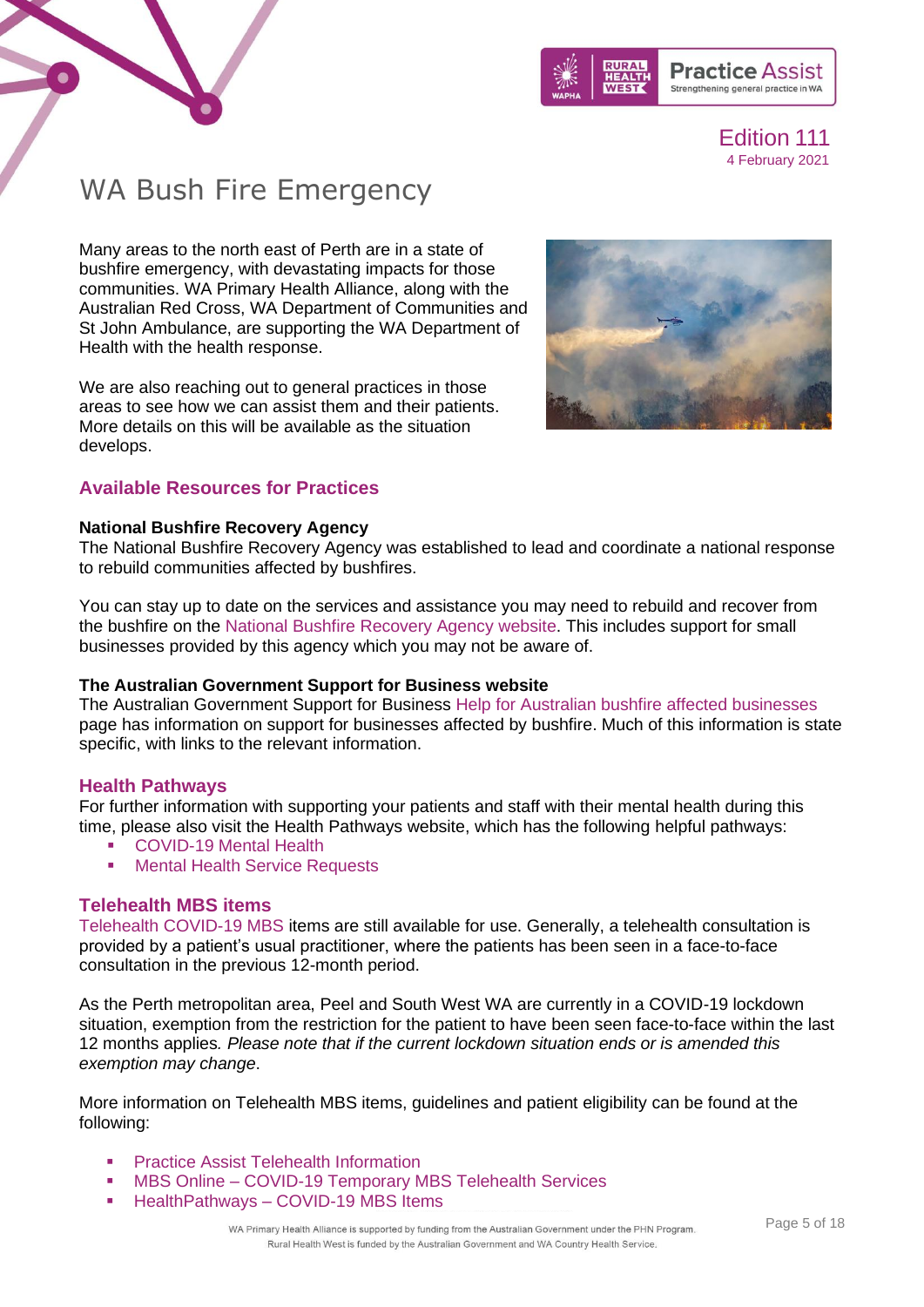



# Disaster Mental Health Hub: Phoenix Australia

Disasters can be very stressful for those directly impacted, as well as those involved in disaster management efforts. Mental health consequences can be experienced in the short and longer term, and health practitioners need to be prepared.

Developed by Phoenix Australia in collaboration with Primary Health Networks and other key partners, the newly launched [Disaster Mental](https://www.phoenixaustralia.org/disaster-hub)  [Health Hub website](https://www.phoenixaustralia.org/disaster-hub) provides access to free disaster mental health information, resources such as tip sheets and videos, and online training programs.



The Disaster Mental Health Hub has a wealth of information, resources and training to help mental health professionals support individuals, families and communities during the three phases of disaster response: [preparation](https://www.phoenixaustralia.org/disaster-hub/prepare/) (before), [response](https://www.phoenixaustralia.org/disaster-hub/respond/) (during and immediately after), and [recovery](https://www.phoenixaustralia.org/disaster-hub/recover/) (medium and longer term). Visit the [website](https://www.phoenixaustralia.org/disaster-hub/) to explore the fantastic resources.

### **Supporting medical centre staff resource**

The Disaster Mental Hub has also included a timely resource on [Supporting medical centre staff](https://www.practiceassist.com.au/PracticeAssist/media/Practice-Connect/Primary-care-Tips-for-supporting-medical-centre-staff.pdf) accessible [here](https://www.practiceassist.com.au/PracticeAssist/media/Practice-Connect/Primary-care-Tips-for-supporting-medical-centre-staff.pdf) to assist you with supporting your practice staff during this period.

### **Webinar: Improving mental health outcomes after disaster**

Join Phoenix Australia for an interactive webinar where they will introduce you to the wealth of content on the hub, and a panel of experts will discuss evidence-based strategies for supporting recovery after disaster.

Thursday 18 February 2021, 4-5pm (AEDT)

For further information and to register click [here.](https://events.humanitix.com/improving-mental-health-outcomes-after-disaster)

# <span id="page-5-0"></span>Australian Psychological Society: Guidelines of psychological support to people affected by disasters

### **This guideline from the Australian Psychological Society (APS) provides a summary on the three levels of psychological support that can be offered to people affected by disasters.**

It is important to remember that the large majority of people affected by disasters have no experience of needing helping agencies or understanding of why they should accept help.

Therefore, care needs to be taken to assist them to become clients of the recovery system and to provide education regarding their needs. Contact with people affected by the disaster should always be non-intrusive.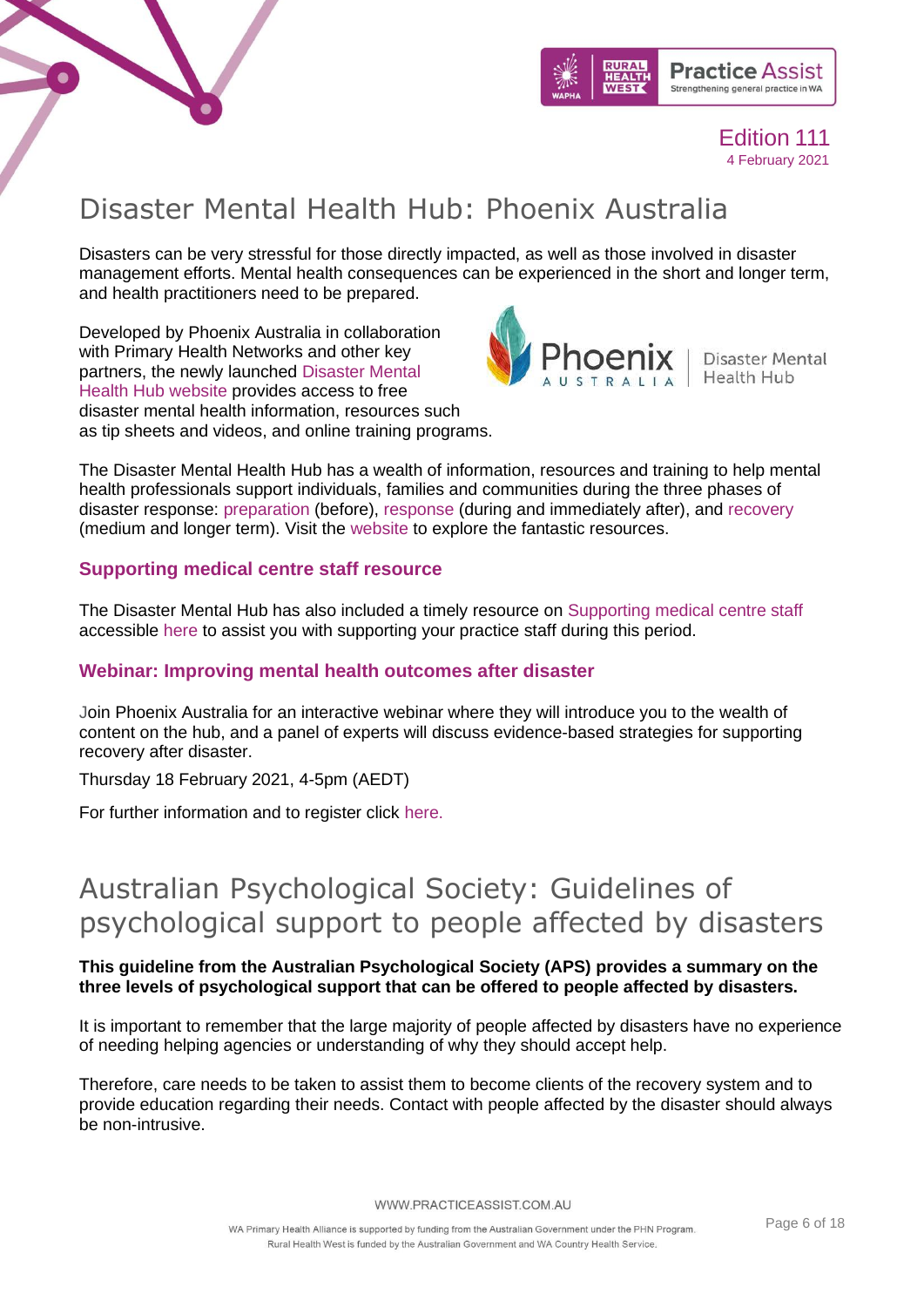



It is vital that psychological support is integrated with formal coordinated recovery efforts and provided with an understanding of the devastating impact that disasters have on the social cohesion of communities.





### <span id="page-6-0"></span>teams

Professional and personal pressures can arise for general practice teams at the best of times, let alone during a global pandemic or local bushfire.

To support GPs and practice staff to look after themselves and take the necessary steps to support their wellbeing, WA Primary Health Alliance is offering three free confidential counselling sessions via its Wellness Program.

Provided through AccessEAP, and available to all WA-based general practice staff, the program offers confidential sessions with a counsellor who can offer information and assistance in navigating the COVID-19 response as well as other personal and professional issues.

Issues that can be addressed during counselling sessions include:

- **Preparing for major life changes**
- Changes at work
- Changes within family (marriage, new baby, divorce/separation)
- Goal setting for professional or personal life
- **•** Developing new strategies for handling stress at work or at home
- Or simply to have someone to speak to about any of life's inevitable challenges

To book a confidential phone or video counselling appointment, you can call AccessEAP anytime on **1800 818 728**.



### **You will need to identify as a WA Primary Health Alliance member**

GPs and practice staff can also contact Practice Assist by calling 1800 2 ASSIST or emailing [practice.assist@wapha.org.au](mailto:practice.assist@wapha.org.au) with any questions about the program.

For more information please visit the Practice Assist [COVID-19 Well-being and Support](https://www.practiceassist.com.au/Coronavirus-COVID19/Well-being-and-Support) webpage.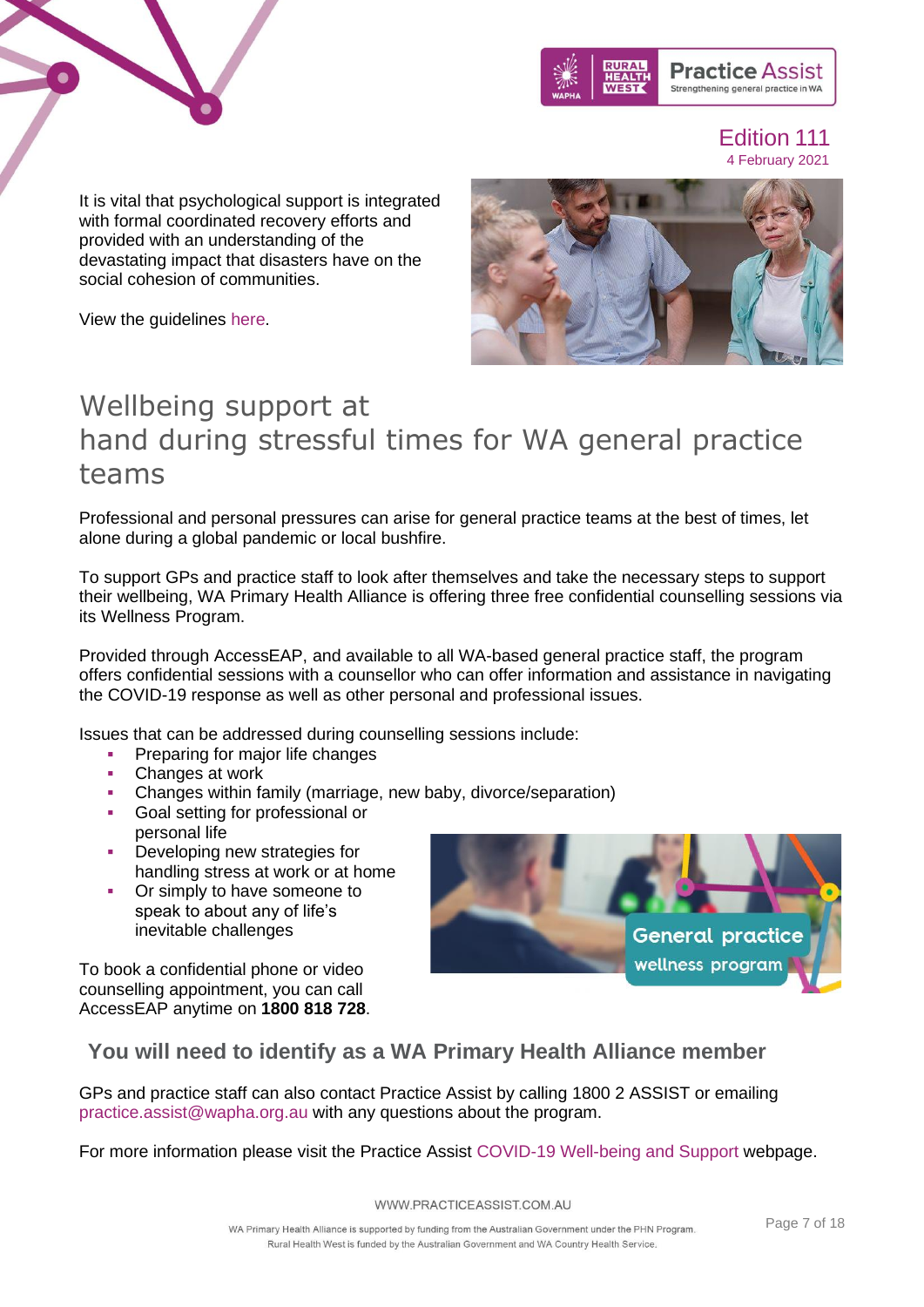



# <span id="page-7-0"></span>Practice Assist Resource Library

As part of our support for general practices, Practice Assist maintains a library of useful resources in our [Practice Assist Resource Library.](https://www.practiceassist.com.au/Resource-Library) These resources range across different topics from GP Accreditation, Practice Incentives Program, to the latest in resources around COVID-19.

Here are some of our new and updated resources:

#### **Clinical Resources**

**[Managing Drug Seeking Behaviour](https://www.practiceassist.com.au/PracticeAssist/media/ResourceLibrary/Clinical%20Resources/Managing-Drug-Seeking-Behaviour-Fact-Sheet-V2-201201.pdf) (new)** 

#### **Medicare**

- **MBS Items Frequently Used in General** [Practice Cheat Sheet](https://www.practiceassist.com.au/PracticeAssist/media/ResourceLibrary/Medicare%20Benefits%20Schedule/MBS-Items-Frequently-Used-in-General-Practice-Cheat-Sheet-V5-210114_1.pdf) (updated)
- [CDM Allied Health Group Services in RACF's](https://www.practiceassist.com.au/PracticeAssist/media/ResourceLibrary/Medicare%20Benefits%20Schedule/CDM-Allied-Health-Group-Services-in-RACFs-Fact-Sheet-V1-201222.pdf) (new)
- [CDM ATSI Allied Health in RACF's](https://www.practiceassist.com.au/PracticeAssist/media/ResourceLibrary/Medicare%20Benefits%20Schedule/CDM-ATSI-Allied-Health-in-RACFs-Fact-Sheet-V1-201222.pdf) (new)
- [CDM Allied Health in RACF's](https://www.practiceassist.com.au/PracticeAssist/media/ResourceLibrary/Medicare%20Benefits%20Schedule/CDM-Allied-Health-in-RACFs-Fact-Sheet-V1-201222.pdf) (new)
- [CDM GP or OMP in RACFs](https://www.practiceassist.com.au/PracticeAssist/media/ResourceLibrary/Medicare%20Benefits%20Schedule/CDM-GP-or-OMP-in-RACFs-Fact-Sheet-V1-201222.pdf) (new)
- Mental Health Treatment Plans (MHTPs) in [RACFs](https://www.practiceassist.com.au/PracticeAssist/media/ResourceLibrary/Medicare%20Benefits%20Schedule/MHTPs-in-RACFs-Fact-Sheet-V1-201222_1.pdf) (new)
- **[MBS Attendance Items in RACFs Fact Sheet](https://www.practiceassist.com.au/PracticeAssist/media/ResourceLibrary/Medicare%20Benefits%20Schedule/MBS-Attendance-Items-in-RACFs-Fact-Sheet-210114.pdf)** (new)

### **Nurses in General Practice**

**[Nurses in General Practice](https://www.practiceassist.com.au/PracticeAssist/media/ResourceLibrary/Nurses%20in%20general%20practice/Employing-a-Nurse-in-a-General-Practice-Fact-Sheet-V3-201201.pdf) (updated)** 

#### **Programs and National Schemes**

- [AIR Data Quality User Guide](https://www.practiceassist.com.au/PracticeAssist/media/ResourceLibrary/Programs%20and%20National%20Schemes/AIR-Data-Quality-User-Guide-V1-0-Nov-20.pdf) (new)
- [AIR 010A Report User Guide](https://www.practiceassist.com.au/PracticeAssist/media/ResourceLibrary/Programs%20and%20National%20Schemes/AIR-010A-Report-User-Guide-Nov-2020-V1-0.pdf) (new)<br>■ Supporting and understanding deleg
- Supporting and understanding delegations in [HPOS to enable access to the Australian](https://www.practiceassist.com.au/PracticeAssist/media/ResourceLibrary/Programs%20and%20National%20Schemes/HPOS-Supporting-providers_December-2020_Final_0.pdf)  [Immunisation Register](https://www.practiceassist.com.au/PracticeAssist/media/ResourceLibrary/Programs%20and%20National%20Schemes/HPOS-Supporting-providers_December-2020_Final_0.pdf) (new)
- Recall and Reminder Letter template for cervical [screening and follow-up](https://www.practiceassist.com.au/PracticeAssist/media/ResourceLibrary/Programs%20and%20National%20Schemes/200206-Recall-and-reminder-letter-templates-for-cervical-screening-and-follow-up-(January-2020).pdf) (new)
- [Cervical Screening Flowchart](https://www.practiceassist.com.au/PracticeAssist/media/ResourceLibrary/Programs%20and%20National%20Schemes/201201-Cervical-Screening-Pathway.pdf) (new)

#### **General Practice Accreditation**

- **[Privacy and Confidentiality Agreements](https://www.practiceassist.com.au/PracticeAssist/media/ResourceLibrary/General%20Practice%20Accreditation/Privacy-and-Confidentiality-Agreements-Fact-Sheet-V2-201109.pdf)** (updated)
- **Free Interpreting Services for Medical** [Practitioners](https://www.practiceassist.com.au/PracticeAssist/media/ResourceLibrary/General%20Practice%20Accreditation/Free-Interpreting-Services-for-Medical-Practitioners-Fact-Sheet-V1-201118.pdf) (new)
- **[Retention and Destruction of Medical Records](https://www.practiceassist.com.au/PracticeAssist/media/ResourceLibrary/General%20Practice%20Accreditation/Retention-and-Destruction-of-Medical-Records-Fact-Sheet-V2-201104.pdf)** (updated)
	- **[Clinical Handover Policy Template](https://www.practiceassist.com.au/PracticeAssist/media/ResourceLibrary/General%20Practice%20Accreditation/Clinical-Handover-Policy-Template-V1-201118-Editable.pdf) (new)**

If you have an idea for a new resource or feedback on our current resources, please email [practiceassist@wapha.org.au](mailto:practiceassist@wapha.org.au) with ideas and comments.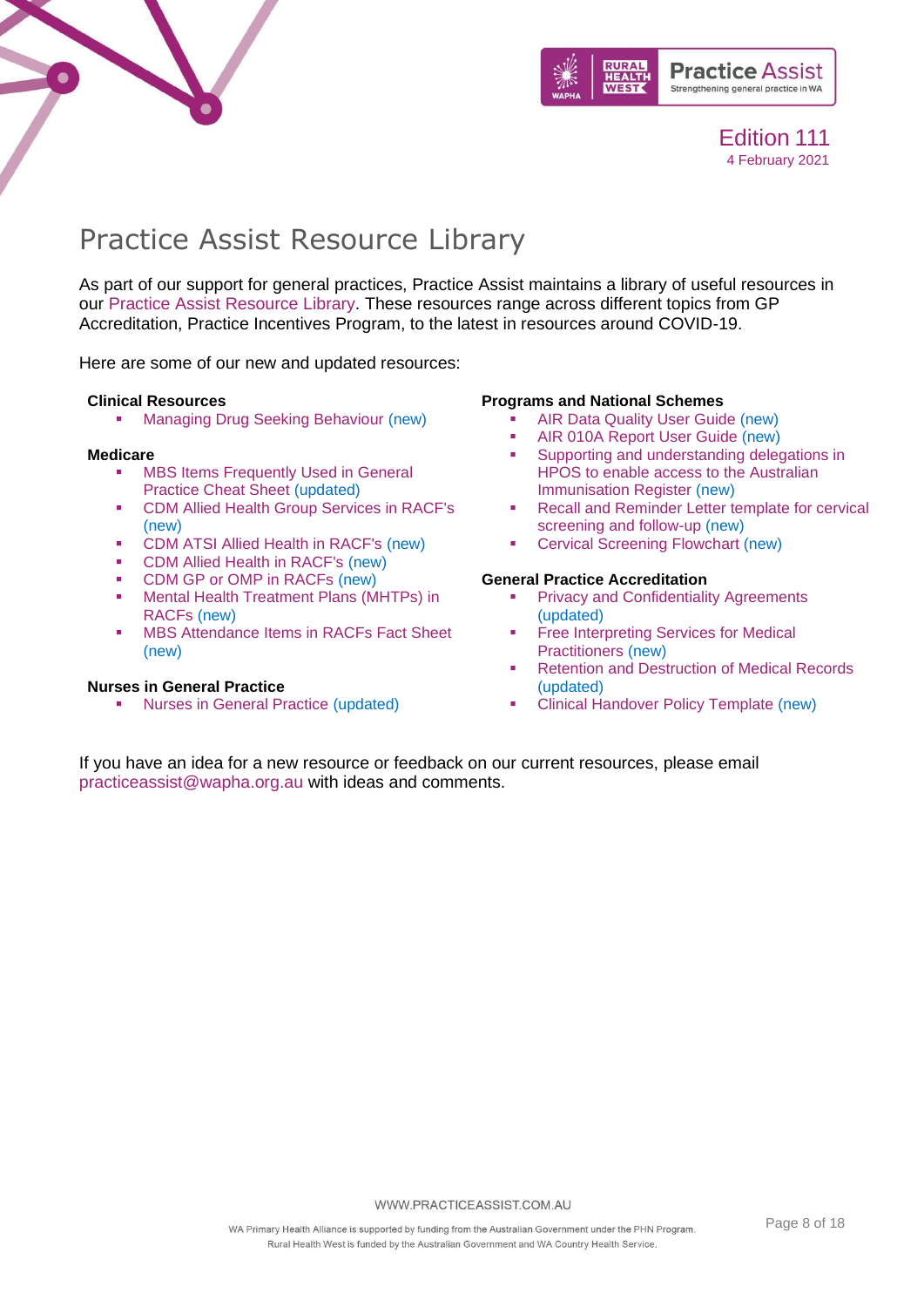



# <span id="page-8-0"></span>**Immunisation & Cancer Screening**

New resource: Supporting and understanding delegations in HPOS to enable access to the Australian Immunisation Register

A new resource has been published by the Department of Health, Primary Health Networks (PHN) Immunisation Support Program: [Supporting and understanding delegations in HPOS to enable](https://www.ncirs.org.au/ncirs-fact-sheets-faqs-and-other-resources/supporting-and-understanding-delegations-hpos-enable?utm_medium=email&utm_campaign=New%20resource%20Supporting%20and%20understanding%20delegations%20in%20HPOS%20to%20enable%20access%20to%20the%20AIR&utm_content=New%20resource%20Supporting%20and%20understanding%20delegations%20in%20HPOS%20to%20enable%20access%20to%20the%20AIR+CID_700ada69d30249750fc2a32185d7d55b&utm_source=eDM&utm_term=View%20resource)  [access to the Australian Immunisation Register.](https://www.ncirs.org.au/ncirs-fact-sheets-faqs-and-other-resources/supporting-and-understanding-delegations-hpos-enable?utm_medium=email&utm_campaign=New%20resource%20Supporting%20and%20understanding%20delegations%20in%20HPOS%20to%20enable%20access%20to%20the%20AIR&utm_content=New%20resource%20Supporting%20and%20understanding%20delegations%20in%20HPOS%20to%20enable%20access%20to%20the%20AIR+CID_700ada69d30249750fc2a32185d7d55b&utm_source=eDM&utm_term=View%20resource)

The resource aims to provide support and information for immunisation providers to assist them in understanding delegations in Health Professional Online Services (HPOS) to enable access to the Australian Immunisation Register (AIR) for nurses and other support staff.

Please note that this resource is also available on the Practice Assist website [here.](https://www.practiceassist.com.au/PracticeAssist/media/ResourceLibrary/Programs%20and%20National%20Schemes/HPOS-Supporting-providers_December-2020_Final_0.pdf)

# Reminder - Register for PRODA

From June 2021, all health professionals will be required to access government online services such as the Australian Immunisation Register (AIR) and Health Professional Online Services (HPOS) via the new online identity system called 'PRODA' (Provider Digital Access).

Find out more:

- How to register for [PRODA,](https://www.servicesaustralia.gov.au/organisations/business/services/proda-provider-digital-access)
- Watch a presentation about the PRODA update by Dr Dale Carcione, Epidemiologist, Immunisation Program CDCD. Public Health Statewide Update 19/11/2020: <https://youtu.be/wFv0F16OaWg> [16:19min].

### Meningococcal disease and vaccines

This useful [factsheet](https://mvec.mcri.edu.au/references/meningococcal-disease-and-vaccines/) from the [Melbourne Vaccine Education Centre](https://mvec.mcri.edu.au/) (MVEC) covers the current recommendations for vaccination against meningococcal disease. Included in the factsheet is an overview of meningococcal disease, the different vaccines available, and the recommended brands and scheduling for different subgroups.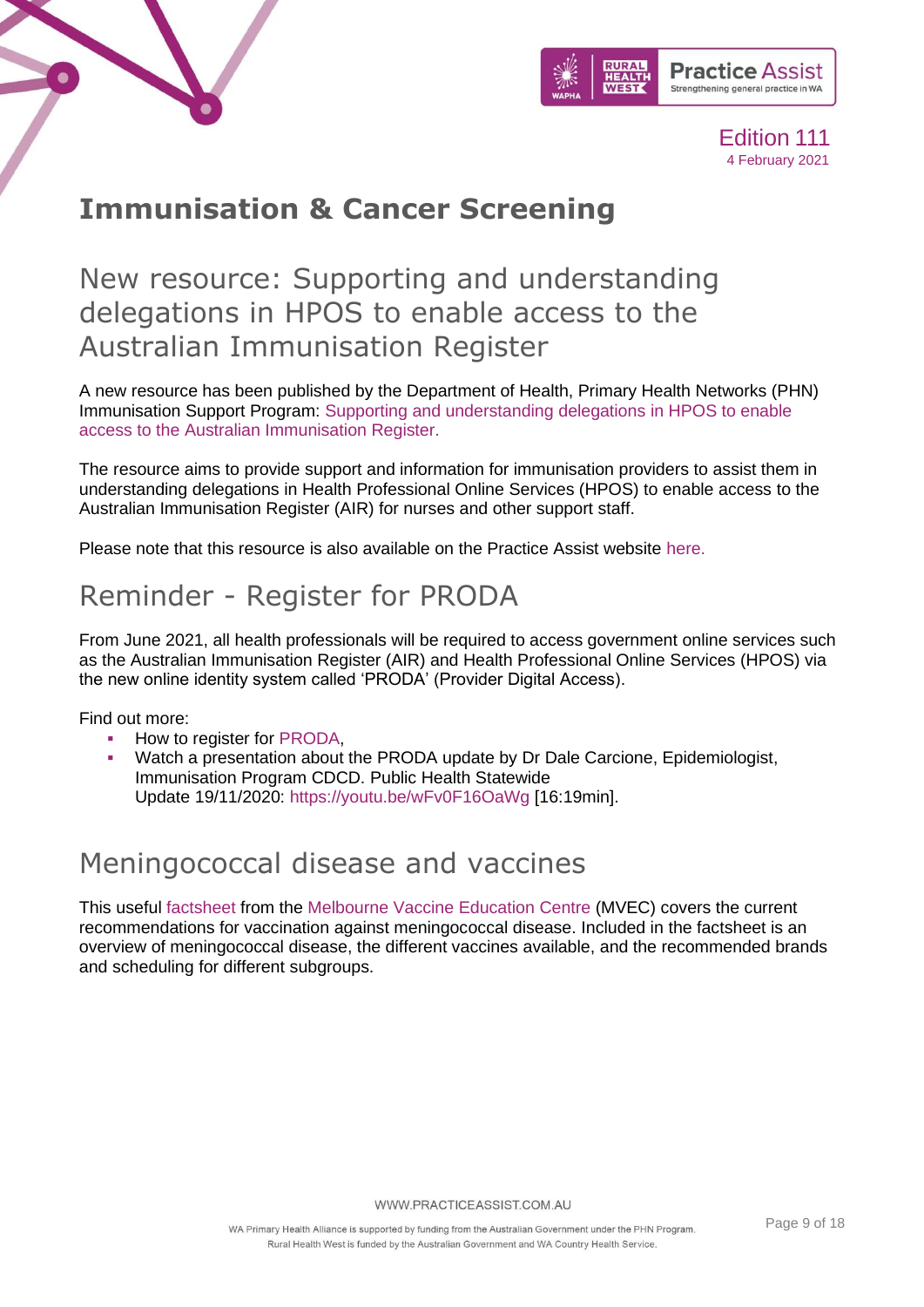



# Health Minister Media Release: Australia continues to set record vaccination rates

On 24 January the Minister for Health and Aged Care, Greg Hunt, issued a Media Release saying that Australian families have clearly demonstrated that we are a vaccination nation, with childhood immunisation rates reaching record levels in December 2020. Amid the COVID-19 pandemic, parents followed expert health advice and continued to take their children to receive their shots, pushing fiveyear old vaccination rates beyond the aspirational target of 95 per cent coverage. Australia's immunisation rates are world leading. In fact the December Quarter of 2020 took Australia's coverage rate for five year old children to 95.09 per cent which exceeds the estimated World Health Organisation international average immunisation coverage rate of 86 per cent

The full media release can be read [here.](https://www.greghunt.com.au/australia-continues-to-set-record-vaccination-rates/)

### Seqirus Vaccine Update for M-M-R®II and ZOSTAVAX®

The vial presentation of M-M-R®II and ZOSTAVAX® will soon change:

- M-M-R®II and ZOSTAVAX® will change from a pre-filled syringe presentation to a vaccine vial and a diluent in a vial.
- Vaccines will be supplied in single and five-pack presentations.
- Current pre-filled syringe presentation will be available until supply is exhausted, which is anticipated to occur in early 2021.

### **For further information:**

- Refer to the [Australian Immunisation Handbook,](https://immunisationhandbook.health.gov.au/)
- **The approved product information and reconstitution guides are available from Seqirus** Australian [Community Immunity](http://www.communityimmunity.com.au/) website for further guidance, or
- Contact Seqirus Medical Information on 1800 642 865 or Customer Service on 1800 008 275.

### New MumBubVax Website

Tools and resources are now available on the new [MumBubVax](https://mumbubvax.org.au/)  [website](https://mumbubvax.org.au/) to improve conversations about vaccination between health care providers and expectant parents.

[MumBubVax](https://mumbubvax.org.au/) is a new evidence-based communication package to use in primary care or maternity services. It aims to improve conversations about vaccination between health care providers and expectant parents and provides eLearning modules for providers and a website for expectant parents. The new website can be accessed [here.](https://mumbubvax.org.au/)

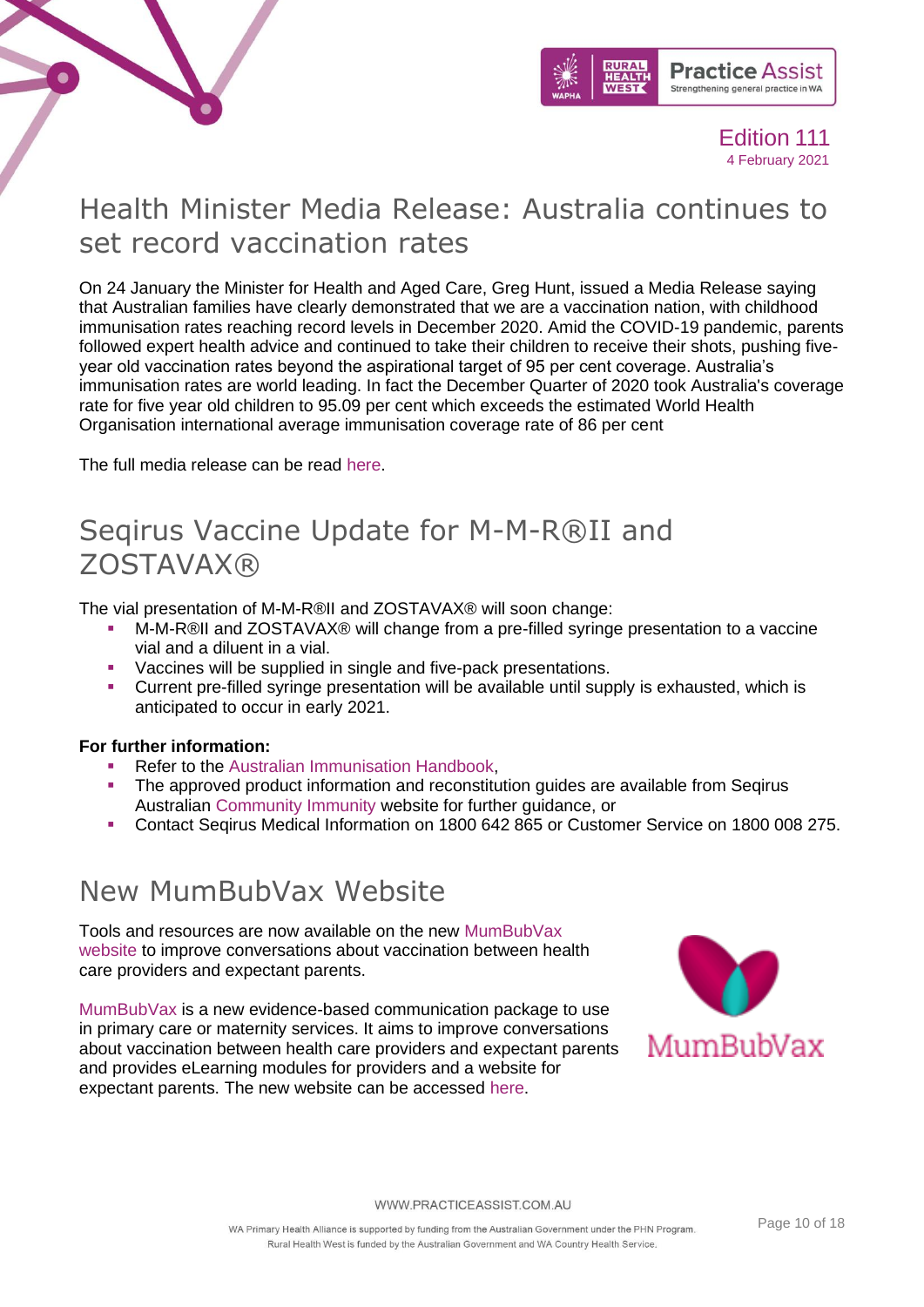

## Important Update - changes to the clinical management of women at Intermediate Risk within the National Cervical Screening Program

Changes to the Guidelines for the clinical management of women at Intermediate Risk of cervical cancer will come into effect from **1 February 2021**. This follows the Cancer Council Australia Clinical Guidelines working party review of national data from the first two years of the renewed program.

A review of the national clinical program data shows that women at **Intermediate risk** whose followup test is HPV (not-16/18) positive, Liquid Based Cytology prediction negative, possible or low grade squamous intraepithelial lesion will have a low likelihood of histologically-confirmed high grade squamous intraepithelial lesion (CIN2/3) or worse.

Please note that it is now recommended that:

### **Women with a 12-month follow up HPV (not-16/18) result with LBC prediction negative, pLSIL or LSIL (Intermediate risk result) should be recommended to undertake a further HPV follow up test in 12 months' time following their previous HPV test instead of referral to colposcopy.**

Some groups of women may be at higher risk of harbouring a high-grade abnormality and should be referred to colposcopy if HPV is detected at 12 months, regardless of the LBC result. These include:

- Women two or more years overdue for screening at the time of the initial screen
- Women who identify as being of Aboriginal or Torres Strait Islander
- Women aged 50 years or older

Find out more:

 $\bullet$ 

- Visit the [NCSP website](https://linkprotect.cudasvc.com/url?a=https%3a%2f%2fwww.health.gov.au%2fnews%2fimportant-changes-to-the-national-cervical-screening-programs-clinical-guidelines-pathway-for-women-at-intermediate-risk&c=E,1,iNiwP7kb0k4QSZSFv8hyJN2snGoMLTl8ISnWIsiBlV9ojXaIHTIeACz6AtSAyqo9Wuu2lVuOfZ3YWq6uHDZ76Ez3EHw7PZLvZ0oSF0oPRTc,&typo=1)
- Read the [Frequently Asked Questions](https://linkprotect.cudasvc.com/url?a=https%3a%2f%2fwww.health.gov.au%2fresources%2fpublications%2fnational-cervical-screening-program-changes-to-the-clinical-management-of-women-at-intermediate-risk-frequently-asked-questions&c=E,1,tZEhiMpoLMj4RcB8PSPFGcAKkctu-J9jCdd92f-UK8UHHH9YtlyQD3sL5_LwEnGKyM0tSHDIQdUBWEjhvf9_3kUTVbFf84PCwhMeEV9SNw,,&typo=1) for more on the changes
- Visit the [NCSP Clinical Guidelines online](https://linkprotect.cudasvc.com/url?a=https%3a%2f%2fwiki.cancer.org.au%2faustralia%2fClinical_question%3aOncogenic_HPV_types_not_16%2f18&c=E,1,kdPJkh3jYF5SMZ3kV_-PQw9tyDQSWU1UnxiCXTlZITtSNAjB65l0hXwMYgR-pBgA8UfXR4wEfBCuYvkvQao0emIh-pTZlUenfQbFwx0_OQ9fILZh3bQQWeqB&typo=1) which will be updated on 1 February 2021

# BreastScreen WA has opened its newest clinic at 63 Adelaide Terrace, East Perth

**East Perth - Mardalup Clinic** is the first BreastScreen clinic in Australia to be co-named with a traditional Aboriginal designation.

Mardalup is a Noongar name and was selected in consultation with local Aboriginal Elders and the Western Australian Museum as this was the traditional name of the location of the new clinic.

East Perth - Mardalup Clinic will replace Perth City Clinic on Murray Street which permanently closed on 27 November 2020 after 25 years of service.

A launch was held on Friday 13 November officiated by the Hon. Alanna Therese Clohesy MLC and the clinic opened to the public for screening on Monday 7 December 2020.

All women aged 50-74 years are invited to have a free screening mammogram every two years. To book an appointment at East Perth - Mardalup Clinic you can book [online](https://www.breastscreen.health.wa.gov.au/Breast-screening/Making-an-appointment/Book-Online) or call [13 20 50.](tel:132050)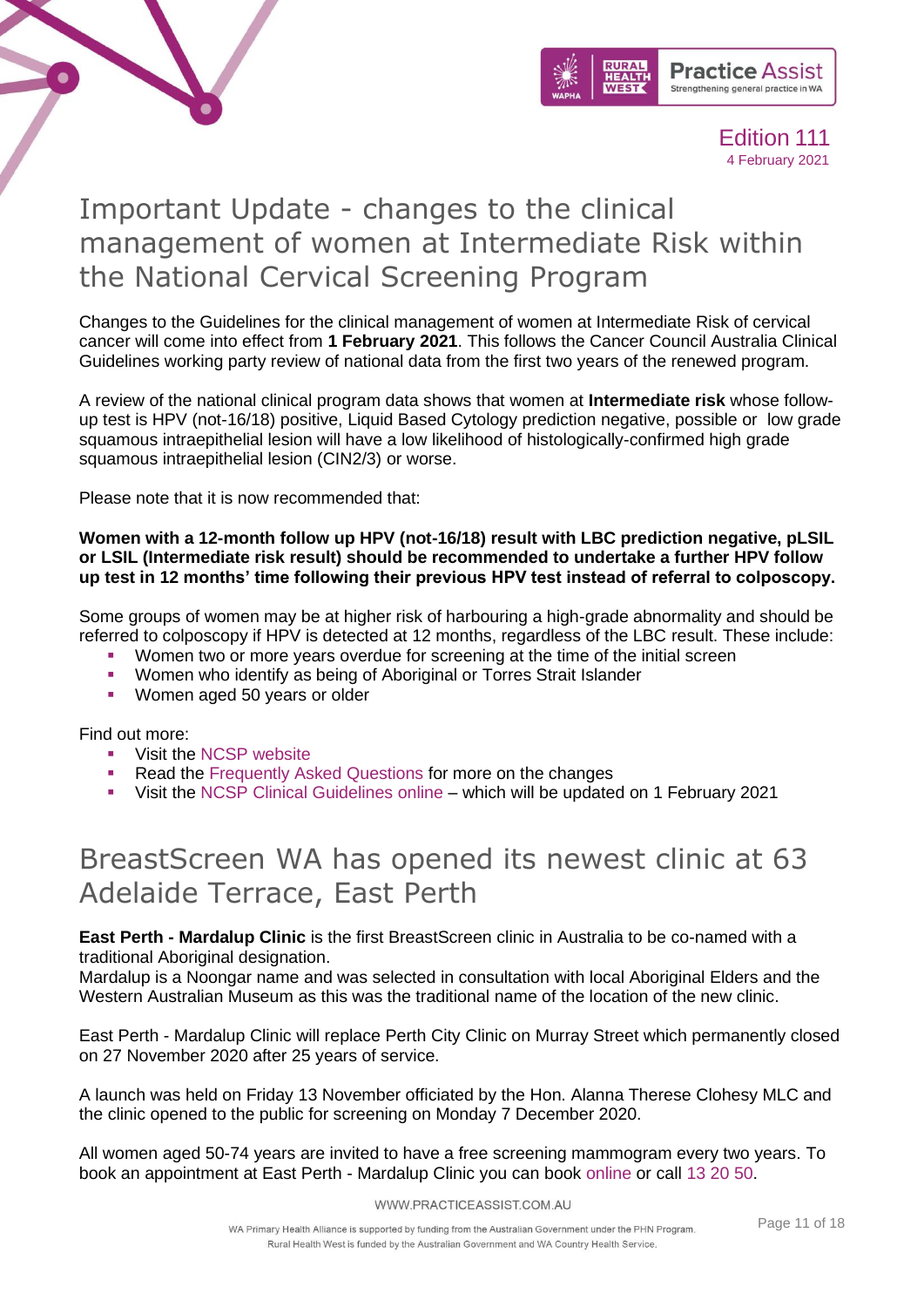



### <span id="page-11-0"></span>NPS MedicineWise

### NPS MedicineWise Professional Education by video call

NPS MedicineWise accredited, evidence-based education and professional development topics are available to be delivered by video call.

Sessions are free and can be booked via the NPS website for individuals or small groups.



Please visit the [NPS MedicineWise Professional Education](https://www.nps.org.au/cpd) page for further information.

# <span id="page-11-1"></span>Changes to Antimicrobial dispensary labelling

Cautionary advisory Label D is attached by pharmacists to antimicrobials being dispensed. This label will change from "until all used/taken" to "Take for [the number of] days as advised by your prescriber" in the [Australian Pharmaceutical Formulary and Handbook](https://www.psa.org.au/media-publications/australian-pharmaceutical-formulary/) (APF 25) released in January 2021.

The change to labelling for antimicrobials is aimed at supporting the prevention and control of antimicrobial resistance (AMR). The label change will reinforce the PBS changes to repeats for antibiotics that the Commonwealth made in April 2020, see further information [here.](https://www.pbs.gov.au/pbs/news/2020/03/revised_pbs_listings_for_antibiotic_use_from_1_april_2020)

It is important for prescribers and pharmacists to make patients aware that this new advice to take the antibiotics for the prescribed duration of therapy may be inconsistent with the advice that is currently in Consumer Medicine Information (CMI) for the antibiotic.

More information on Antimicrobial stewardship in primary care can be found [here.](https://www.safetyandquality.gov.au/our-work/antimicrobial-stewardship/antimicrobial-stewardship-primary-care)



### <span id="page-11-2"></span>National Workforce Survey for Family, Parent and Child Mental Health

The National Workforce Centre for Child Mental Health (NWC) is conducting a national workforce survey for family, parent and child mental health. The survey seeks to understand the current levels of awareness and most pressing challenges facing professionals in supporting children's mental health in their everyday practice.

It will provide a baseline measure for improving the way the NWC supports children's mental health and meets the needs of professionals working across a range of professionals. Take the 15-minute survey [here.](https://survey.zohopublic.com/zs/23CC5C)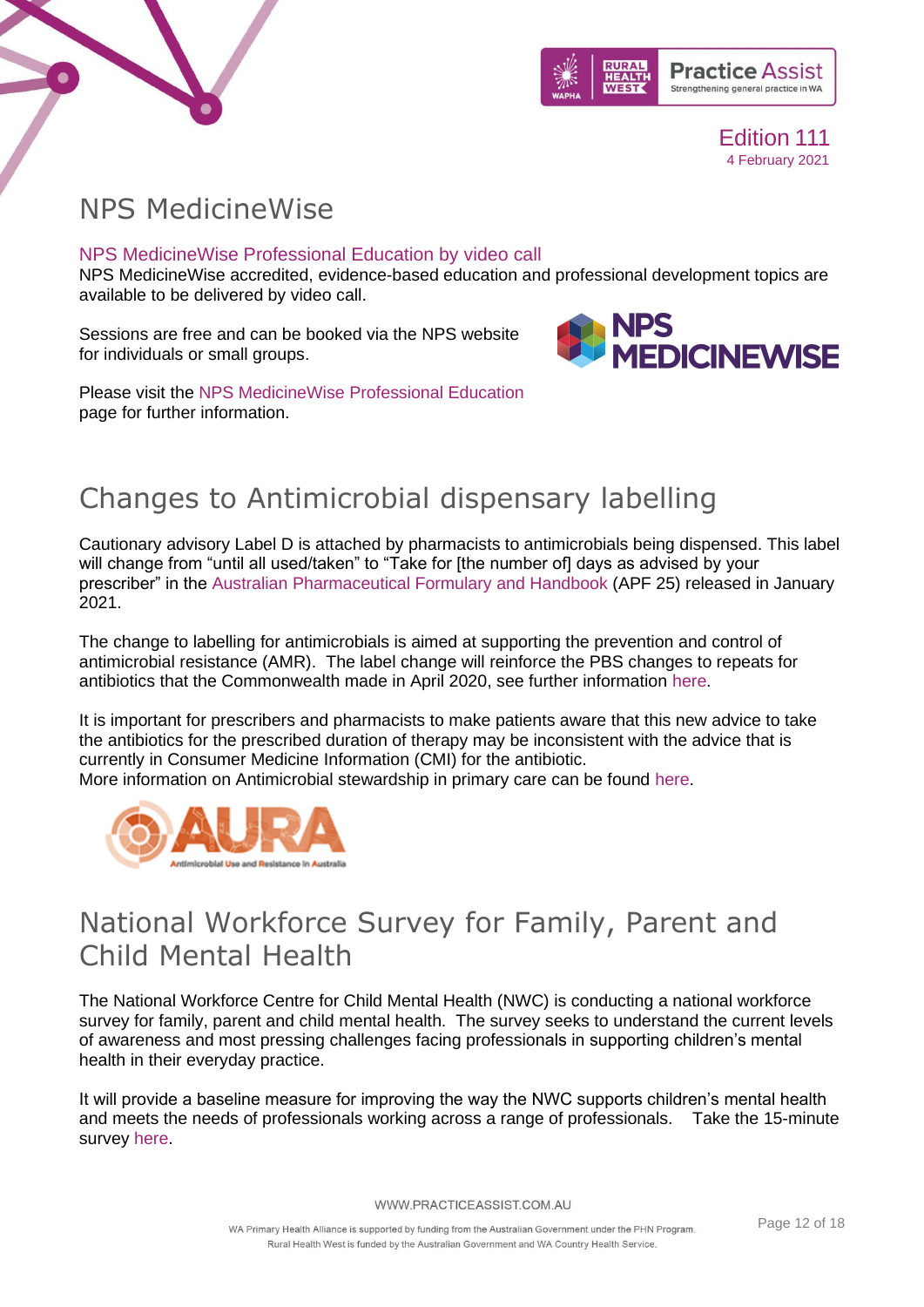



# <span id="page-12-0"></span>PIP QI: A reminder to Practices

### Beginning of quarter

A brief reminder to all practices participating in the Practice Incentives Program (PIP) Quality Improvement (QI) that the quarter commenced on 1 February. To be eligible for this quarter, practices must undertake continuous quality improvement and share data with WAPHA at least once each quarter. If you have any questions, please visit the FAQ page [add link] or speak with your Primary Health Liaison or Comprehensive Primary Care Facilitator.

# <span id="page-12-1"></span>Digital Health Team - Reminder

The Digital Health Team continue to provide support for all General Practices with access to the HealthDirect Video Calling platform. To setup your clinic with the platform, please [register here.](https://www.healthdirect.gov.au/video-call-reg) Further information on the use of telehealth can be found on [Practice Assist.](https://www.practiceassist.com.au/The-Tool-Kit/HealthDirect-Video-Call)

Practices using Best Practice or Medical Director are now able to start sending electronic prescriptions via their practice software. For further information, please contact the [Digital Health](mailto:ehealth@wapha.org.au?subject=ePrescribing)  [Team,](mailto:ehealth@wapha.org.au?subject=ePrescribing) or see the resources on the [Best Practice](https://bpsoftware.net/resources/bp-premier-downloads/) or [Medical Director](https://www.medicaldirector.com/news/clinical-practice/2020/08/eprescribing-faqs) websites."

# <span id="page-12-2"></span>Statewide Telehealth Service Desk changes

In response to the growth in telehealth services and to ensure continuation of quality support, [Statewide Telehealth Service Desk](https://healthywa.wa.gov.au/Articles/S_T/Statewide-Telehealth-Service-STS-Service-Desk) has merged with WACHS ICT Help Desk.

The Telehealth Service Desk email address remains the same

[Telehealth.Servicedesk@health.wa.gov.au](mailto:Telehealth.Servicedesk@health.wa.gov.au) and you can also access the self-service portal on [HealthPoint](https://healthpoint.hdwa.health.wa.gov.au/Pages/default.aspx) to log a job.

The new number to call for service is **1800 794 748**.

# <span id="page-12-3"></span>NEW resources for Aboriginal and Torres Strait Islander people

In collaboration with colleagues the Heart Foundation have recently developed some new resources for Aboriginal and Torres Strait Islander people in the Pilbara. They would love to hear your feedback about their:

- new 90 second animated [heart check video](https://protect-au.mimecast.com/s/_REtCmOxvRCjq1MOu4zrL7?domain=aus01.safelinks.protection.outlook.com)
- refreshed heart attack action plan

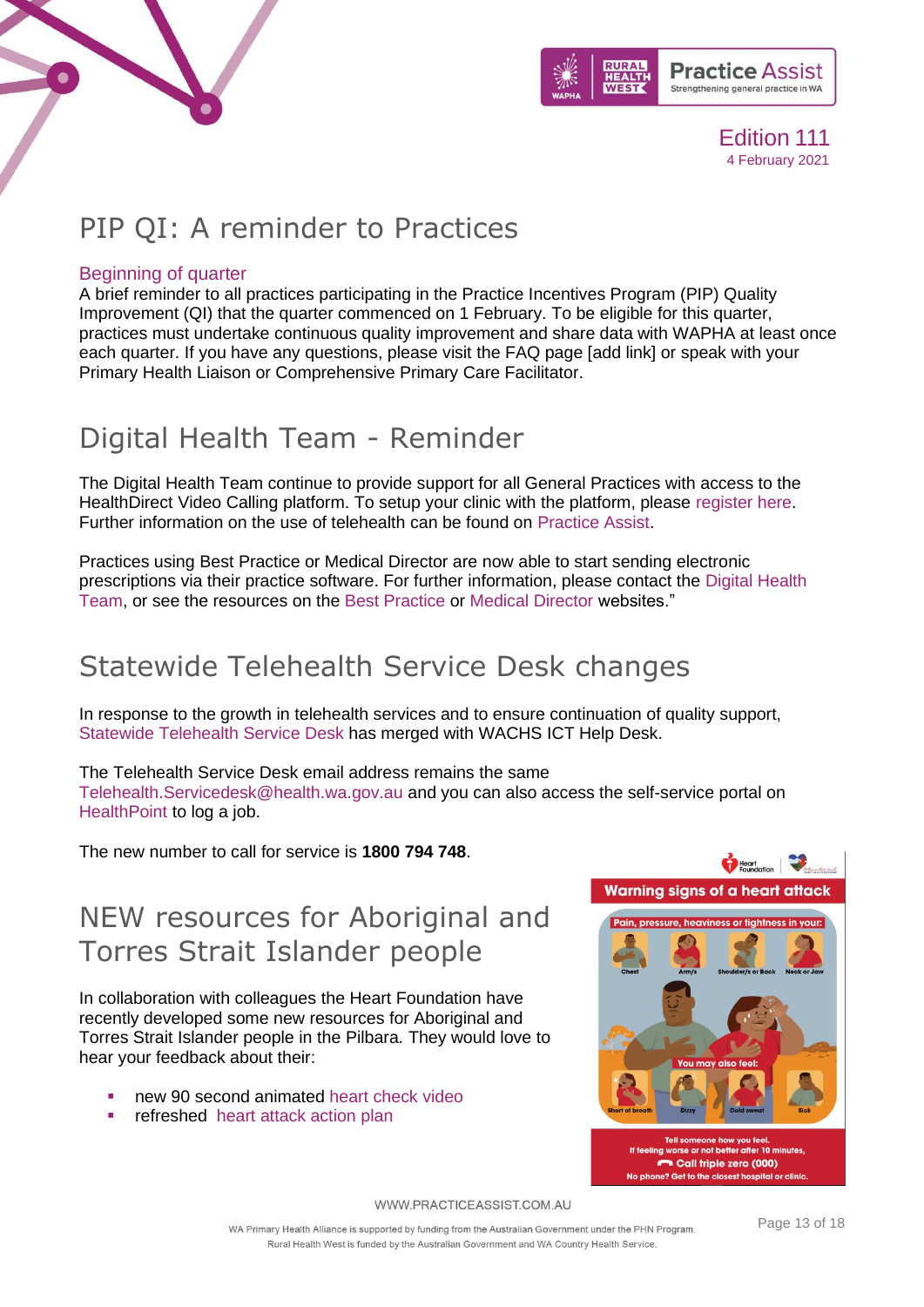



They are very keen to evaluate acceptability with the Aboriginal and Torres Strait Islander community themselves and from all around the country outside the Pilbara, so please share with interested contacts. These resources can also be found on their website [hrt.how/Pilbara](file:///C:/Users/Fiona.Tillotson/AppData/Local/Microsoft/Windows/INetCache/Content.Outlook/G27H4FHP/hrt.how/Pilbara)

They have loaded this heart check animation onto a video brochure for use by WA health professionals with Aboriginal and Torres Strait Islander clients in primary care settings (such as remote clinics where internet access is an issue). To order a FREE video brochure please contact us at [wa@heartfoundation.org.au](mailto:wa@heartfoundation.org.au)



# <span id="page-13-0"></span>Veteran Health Education Program

Northern Australia Primary Health Limited (NAPHL) have recently developed a free Veteran Health Education Program for GPs, Practice Managers (PMs) and Practice Nurses (PNs).

This education is part of the [Enhancing Primary Health Care for Veterans Project](https://us-west-2.protection.sophos.com/?d=naphl.com.au&u=aHR0cHM6Ly93d3cubmFwaGwuY29tLmF1L3ZldGVyYW5z&i=NWRhZDFjMDMxMThkZTcxMTBkNTM4ZTRj&t=TFk2VXJ1ZGZYT21Kc2ZRNnlIVTEyaUQ1NzdHU3dhTFVvdzhuZUZPTEx6az0=&h=cb289c5c3f914e319799f0aaa11b4847) that aims to equip General Practice professionals across Australia with the knowledge, confidence and resources to deliver effective and appropriate health care for defence veterans.

The live online education events have been very successful, reaching GPs, PMs and PNs across Australia.

This education resource was developed by Dr Kerry Summerscales, a GP and recently transitioned defence member, Julie Randall, a Registered Nurse, Practice Nurse and Clinical Researcher and Dr Michael Clements a GP and reservists in the RAAF, and NAPHL Chairman.

For further information and registration click [here.](https://www.naphl.com.au/Event/veteran-health-and-dva-literacy-online-course)





# <span id="page-13-1"></span>DVA Resources for veterans during COVID-19

The [Department of Veterans Affairs](https://www.dva.gov.au/providers/provider-news/treating-wa-veterans-and-their-families-during-coronavirus-pandemic) (DVA) is encouraging health providers within the current WA lockdown areas of the Perth Metropolitan Area, Peel and South West regions, who are supporting veterans and their families, to access their website resources on treating veterans during COVID-19.

These resources include information on support services for mental health, prescriptions and pharmaceuticals and shopping assistance.

See [COVID-19 information for healthcare providers](https://www.dva.gov.au/providers/provider-news/treating-wa-veterans-and-their-families-during-coronavirus-pandemic) on the DVA website for further information.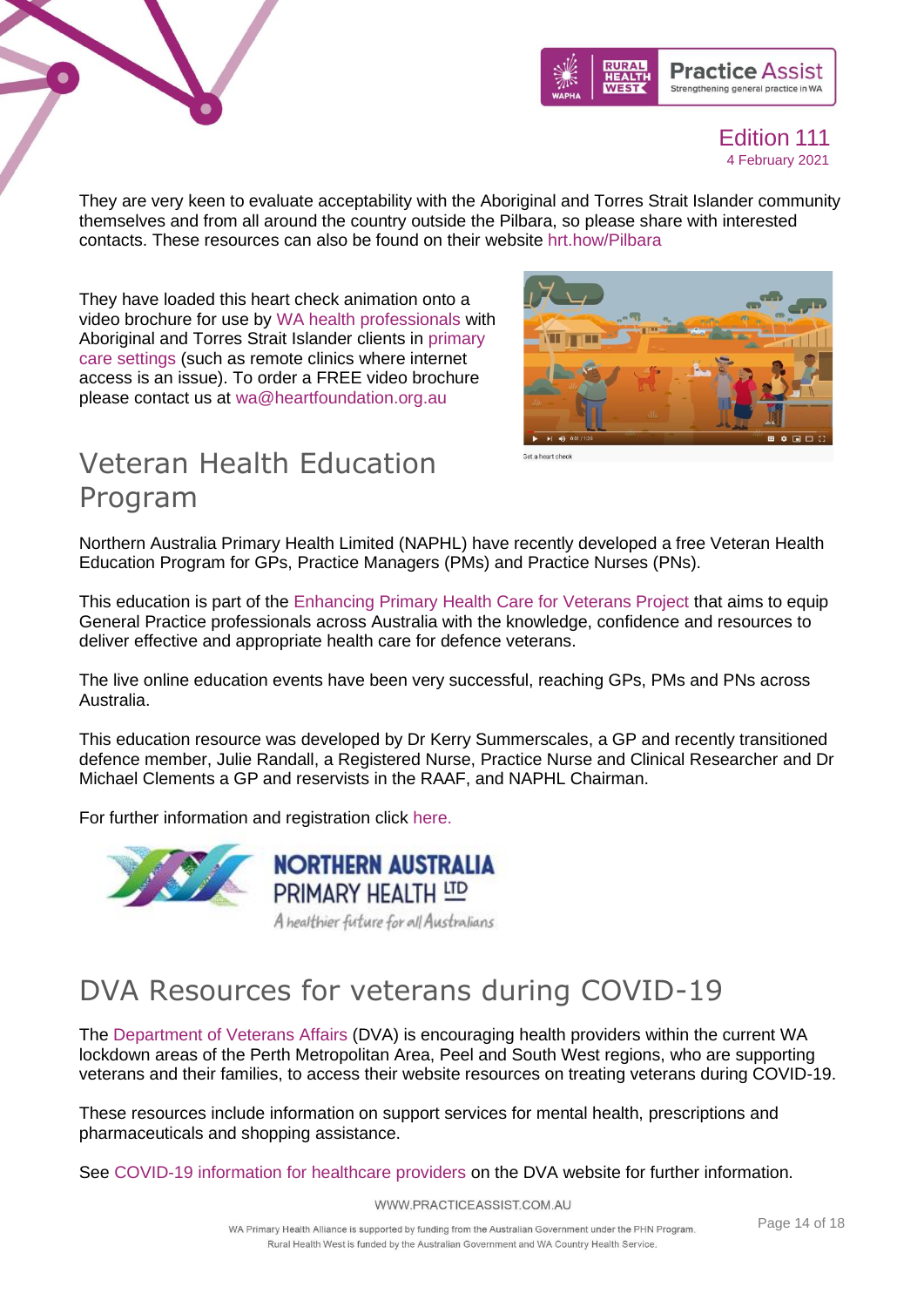



# <span id="page-14-0"></span>GP Urgent Care Updates

Due to the outbreak of COVID-19 early last year and the impact this had on practice's ability to see patients face to face, including those patients seeking appointments through GP Urgent Care, the State Government of Western Australia and the WA Department of Health agree that extending the GP Urgent Care Network Pilot for three months to allow for additional time to evaluate the pilot. The GP Urgent Care Network Pilot will now be extended until the 30 June 2021.

I would like to take this opportunity to thank you for your continued commitment to the GP Urgent Care Network Pilot during an extraordinary time.

WAPHA have recently received new 'A Frame' signage for GP Urgent Care practices. These will be available to new practices and as replacements for any damaged ones.

For GP Urgent Care participants, a reminder that all MEDrefer uploads of patients that have presented to your practice for under GP Urgent Care are now due.

Please ensure that prior to upload you check the following, as this is crucial to the pilot evaluation process:

- Correct **date and time** of appointment
- Correct **patient, address, date of birth**
- Correct **diagnosis and treatment**

All training information is available on the WAPHA [GP Urgent Care](https://www.wapha.org.au/health-professionals/gp-urgent-care/) webpage:

**Interested in becoming part of the General Practice Urgent Care Network Pilot?** Any queries please email [urgentcare@wapha.org.au](mailto:urgentcare@wapha.org.au) or call Cheryl Bell on 0429 126 925

# <span id="page-14-1"></span>Treating Alcohol and other Drugs in Primary Care (TADPole), Small Group sessions

The Treating Alcohol and Drugs in Primary Care (TADPole) program is funded by the WA Primary Health Care Alliance (WAPHA) with the primary aim of increasing the capacity of the WA primary care workforce to provide alcohol and drug treatment and support.

From February 2021 the TADPole team will be delivering interactive small group lunch sessions for GPs and practice nurses on alcohol addiction and prevention of Fetal Alcohol Spectrum Disorder, including information regarding parent child attachment from an Aboriginal culturally appropriate framework.

Lunch will be provided for this CPD activity which will attract 2 points as part of the RACGP CPD program.

For further information view the [flyer here](https://www.practiceassist.com.au/PracticeAssist/media/Practice-Connect/Aboriginal-Small-Group-Alcohol-Flyer.pdf) for full details and register your interest today!

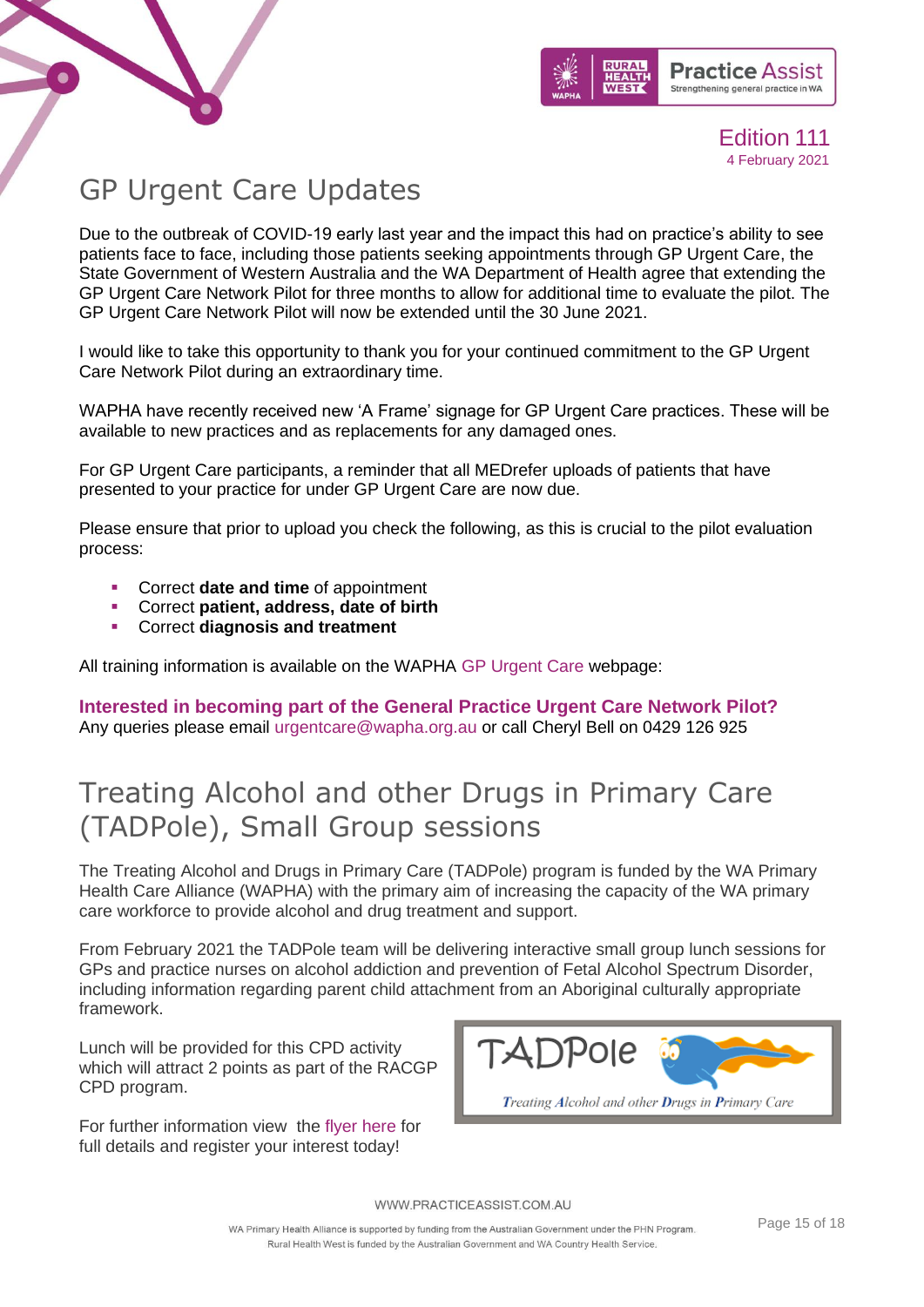



### <span id="page-15-0"></span>Health Promotion Events

### **Health Research Australia – REDFEB**

This coming February [Heart Research Australian](https://www.heartresearch.com.au/) invite you to wear RED for someone close to your heart to help keep families together for longer. Whether it's a family member, wife, husband, or that special friend who means the world to you, or in memory of someone you loved who sadly passed away due to heart disease.

**[REDFEB](https://www.heartresearch.com.au/wrd/)** *- Honour those close to your heart. Raise money for life-saving research, raise awareness for heart disease and help keep families together for longer. Getting involved is as simple as wearing red and donating. #wearredanddonate*



### **Teal Ribbon Day**

In 2021, Teal Ribbon Day will be held on Wednesday 24 February. It's a day to support Australians affected

by ovarian cancer, honour those lost, and raise awareness of this deadly disease to change the story for future generations.

### Get involved

- Brochures, Signs and Symptoms Infographics and a Symptom Diary are available to download and use in your practice [here.](https://www.ovariancancer.net.au/page/134/signs-and-symptoms)
- For resources to support Ovarian Cancer Awareness Month and Teal Ribbon Day click [here.](https://www.ovariancancer.net.au/page/153/awareness-resources)

| Coming up soon                    |             |
|-----------------------------------|-------------|
| International Asperger's Day      | February 18 |
| Teal Ribbon Day                   | February 24 |
| Rare Disease Day                  | February 28 |
| National Epilepsy Awareness Month | March 1-31  |
| <b>Hearing Awareness Week</b>     | March 1-7   |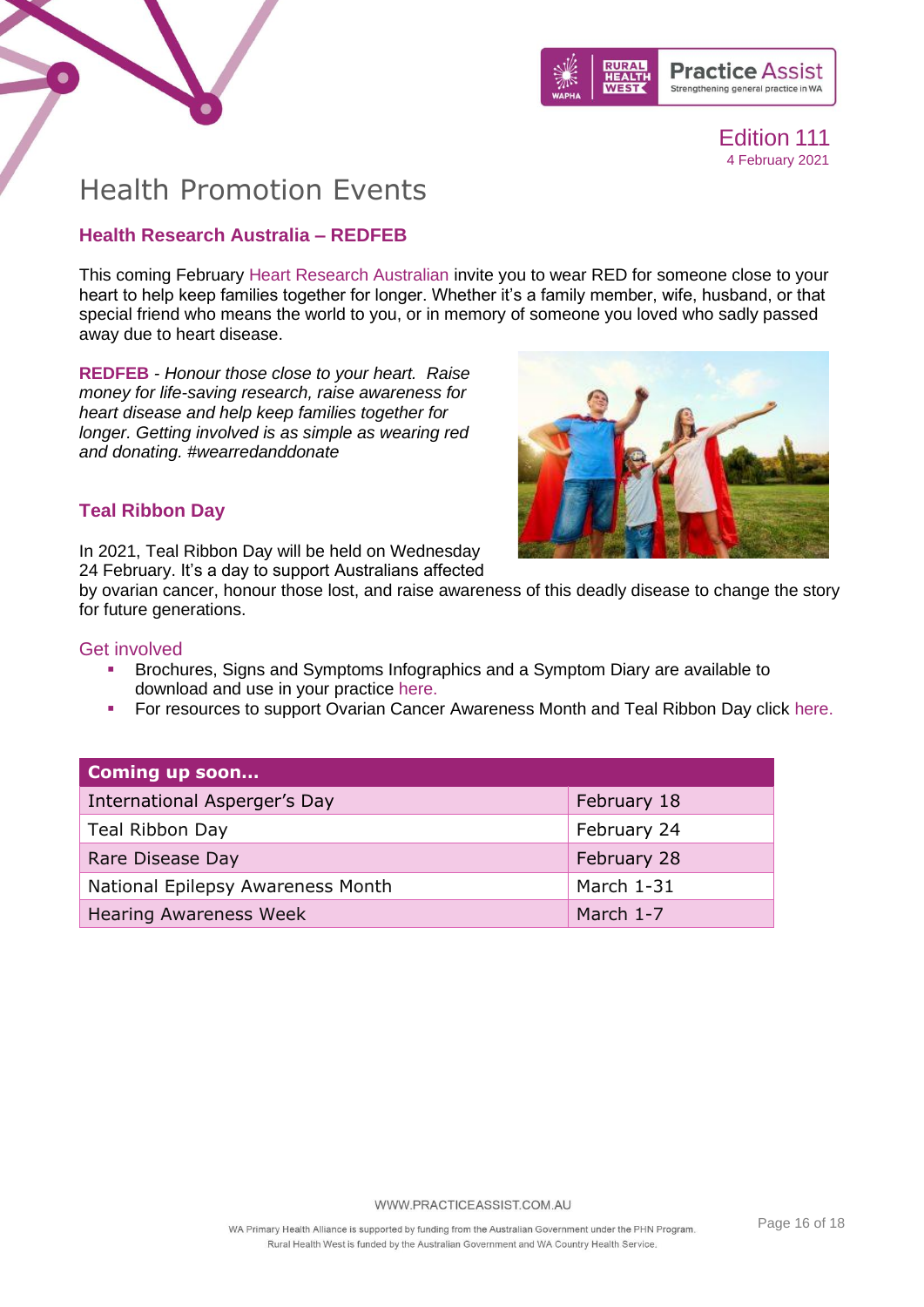



# <span id="page-16-0"></span>Education and training

Visit our Webinars & Workshops page at [www.practiceassist.com.au](http://www.practiceassist.com.au/) for the events calendar.

#### **Webinars**

[2021 vaccination update: COVID19 and influenza](https://www.racgp.org.au/racgp-digital-events-calendar/online-event-items/webinars/2021-vaccination-update-covid19-and-influenza) [Presented by RACGP](https://www.racgp.org.au/racgp-digital-events-calendar/online-event-items/webinars/2021-vaccination-update-covid19-and-influenza)  [Tuesday 9 February](https://www.racgp.org.au/racgp-digital-events-calendar/online-event-items/webinars/2021-vaccination-update-covid19-and-influenza)

### [Pregnancy & Pre-Existing Diabetes](https://members.diabeteswa.com.au/event/sessions?id=Online_Health_Professional_Diabetes_Upskilling3391693137) [Presented by Diabetes WA](https://members.diabeteswa.com.au/event/sessions?id=Online_Health_Professional_Diabetes_Upskilling3391693137)

[Tuesday 9 February](https://members.diabeteswa.com.au/event/sessions?id=Online_Health_Professional_Diabetes_Upskilling3391693137)

### [What's New in Paediatric Palliative Care:](https://www.cancerwa.asn.au/articles/calendar-health-professional-training-seminars-and/whats-new-in-paediatric-palliative-care-research-a/)

[Research and Projects](https://www.cancerwa.asn.au/articles/calendar-health-professional-training-seminars-and/whats-new-in-paediatric-palliative-care-research-a/) [Presented by PaSCE](https://www.cancerwa.asn.au/articles/calendar-health-professional-training-seminars-and/whats-new-in-paediatric-palliative-care-research-a/)  [Wednesday 10 February](https://www.cancerwa.asn.au/articles/calendar-health-professional-training-seminars-and/whats-new-in-paediatric-palliative-care-research-a/)

### [How to grow your medical practice](https://www.racgp.org.au/racgp-digital-events-calendar/online-event-items/webinars/how-to-grow-your-medical-practice-and-move-into-mu)

[Presented by RACGP](https://www.racgp.org.au/racgp-digital-events-calendar/online-event-items/webinars/how-to-grow-your-medical-practice-and-move-into-mu) [Wednesday 17 February](https://www.racgp.org.au/racgp-digital-events-calendar/online-event-items/webinars/how-to-grow-your-medical-practice-and-move-into-mu)

[Growing your business without undue risk](https://www.racgp.org.au/racgp-digital-events-calendar/online-event-items/webinars/growing-your-business-without-undue-risk)  [Presented by RACGP](https://www.racgp.org.au/racgp-digital-events-calendar/online-event-items/webinars/growing-your-business-without-undue-risk)  [Tuesday 23 February](https://www.racgp.org.au/racgp-digital-events-calendar/online-event-items/webinars/growing-your-business-without-undue-risk) 

### [Breast Lumps](https://www.racgp.org.au/racgp-digital-events-calendar/online-event-items/webinars/breast-lumps)

[Presented by RACGP WA](https://www.racgp.org.au/racgp-digital-events-calendar/online-event-items/webinars/breast-lumps) [Thursday 25 February](https://www.racgp.org.au/racgp-digital-events-calendar/online-event-items/webinars/breast-lumps) 

### **Workshops**

[Communication Workshop, Eliciting and](https://www.cancerwa.asn.au/articles/calendar-health-professional-training-seminars-and/communication-workshop-eliciting-and-responding-to/)  [responding to Emotional Cues](https://www.cancerwa.asn.au/articles/calendar-health-professional-training-seminars-and/communication-workshop-eliciting-and-responding-to/) [Presented by PaSCE](https://www.cancerwa.asn.au/articles/calendar-health-professional-training-seminars-and/communication-workshop-eliciting-and-responding-to/)  [Wednesday 10 February](https://www.cancerwa.asn.au/articles/calendar-health-professional-training-seminars-and/communication-workshop-eliciting-and-responding-to/)

### [Ways of Working with Grief and Loss in](https://www.cancerwa.asn.au/articles/calendar-health-professional-training-seminars-and/ways-of-working-with-grief-and-loss-in-aboriginal--2/)  [Aboriginal Communities](https://www.cancerwa.asn.au/articles/calendar-health-professional-training-seminars-and/ways-of-working-with-grief-and-loss-in-aboriginal--2/)  [Presented by PaSCE](https://www.cancerwa.asn.au/articles/calendar-health-professional-training-seminars-and/ways-of-working-with-grief-and-loss-in-aboriginal--2/)  [Monday 15 February](https://www.cancerwa.asn.au/articles/calendar-health-professional-training-seminars-and/ways-of-working-with-grief-and-loss-in-aboriginal--2/)

[PEPA Palliative Approach to Care for Aboriginal](https://www.cancerwa.asn.au/articles/calendar-health-professional-training-seminars-and/pepa-palliative-approach-to-care-for-aboriginal-he/)  [Health Care Professionals -](https://www.cancerwa.asn.au/articles/calendar-health-professional-training-seminars-and/pepa-palliative-approach-to-care-for-aboriginal-he/) Bunbury [Presented by PEPA](https://www.cancerwa.asn.au/articles/calendar-health-professional-training-seminars-and/pepa-palliative-approach-to-care-for-aboriginal-he/) [Tuesday 23 February](https://www.cancerwa.asn.au/articles/calendar-health-professional-training-seminars-and/pepa-palliative-approach-to-care-for-aboriginal-he/)

### [Virtual JAM \(Joint & Musculoskeletal Pain\)](https://www.bjchealth.com.au/jam)  **[Session](https://www.bjchealth.com.au/jam)** [Presented by BJC Health](https://www.bjchealth.com.au/jam) [Saturday 27 February](https://www.bjchealth.com.au/jam)

### [Basic Life Support](https://www.racgp.org.au/education/courses/racgpevents/wa/)

[Presented by RACGP WA](https://www.racgp.org.au/education/courses/racgpevents/wa/)  [Multiple dates](https://www.racgp.org.au/education/courses/racgpevents/wa/)

### [Managing pain: a team approach](https://www.practiceassist.com.au/PracticeAssist/media/Practice-Connect/Pain-Event-6-March-2021-(2).pdf)

[Presented by TADPole](https://www.practiceassist.com.au/PracticeAssist/media/Practice-Connect/Pain-Event-6-March-2021-(2).pdf) [Saturday 6 March](https://www.practiceassist.com.au/PracticeAssist/media/Practice-Connect/Pain-Event-6-March-2021-(2).pdf)

### [Cervical Screening for nurses](https://shq.org.au/course/certificate-nursing-cervical-screening-only/)

Presented by Sexual Head Quarters (SHQ) Multiple dates

#### [FPAA Certificate in Reproductive and Sexual](https://shq.org.au/course/doctors-certificate/)  [Health for Doctors](https://shq.org.au/course/doctors-certificate/)

Presented by Sexual Head Quarters (SHQ) Monday 15 and Friday 19 March

### [STI and BBV Nursing: Management and Care](https://ashm.org.au/eventinforeg2/?id=95cf1a1f-d040-eb11-a813-000d3ae15585)

[Presented by ASHM](https://ashm.org.au/eventinforeg2/?id=95cf1a1f-d040-eb11-a813-000d3ae15585) [Tuesday 16 March and Wednesday 17 March](https://ashm.org.au/eventinforeg2/?id=95cf1a1f-d040-eb11-a813-000d3ae15585) [Tuesday 23 March and Wednesday 24 March](https://ashm.org.au/eventinforeg2/?id=95cf1a1f-d040-eb11-a813-000d3ae15585)

### [Rural Emergency Advanced Clinical Training](https://www.ruralhealthwest.com.au/general-practice/professional-development/conferences-events/2021/03/25/default-calendar/rural-emergency-advanced-clinical-training-(react-)---perth)  [\(REACT+\)](https://www.ruralhealthwest.com.au/general-practice/professional-development/conferences-events/2021/03/25/default-calendar/rural-emergency-advanced-clinical-training-(react-)---perth)

[Presented by Rural Health West](https://www.ruralhealthwest.com.au/general-practice/professional-development/conferences-events/2021/03/25/default-calendar/rural-emergency-advanced-clinical-training-(react-)---perth) [Thursday 25 to Friday 26 March](https://www.ruralhealthwest.com.au/general-practice/professional-development/conferences-events/2021/03/25/default-calendar/rural-emergency-advanced-clinical-training-(react-)---perth)

[Clinical Update Session –](https://shq.org.au/course/clinical-update-contraception/) Contraception Presented by Sexual Health Quarters (SHQ) Tuesday 23 March

[Unplanned pregnancy counselling Training](https://shq.org.au/course/clinical-update-session-unplanned-pregnancy/) Presented by Sexual Health Quarters (SHQ) Tuesday and Wednesday 23-24 March

### [Toxicological Emergencies Workshop](https://www.ruralhealthwest.com.au/general-practice/professional-development/conferences-events/2021/03/26/default-calendar/toxicological-emergencies-(tox)---perth) [Presented by Rural Health West](https://www.ruralhealthwest.com.au/general-practice/professional-development/conferences-events/2021/03/26/default-calendar/toxicological-emergencies-(tox)---perth) [Friday 26 March](https://www.ruralhealthwest.com.au/general-practice/professional-development/conferences-events/2021/03/26/default-calendar/toxicological-emergencies-(tox)---perth)

### [Skin cancer for clinicians](https://www.racgp.org.au/FSDEDEV/media/Faculty-Events/WA2021_35.pdf)

Presented by RACGP WA Friday 26 March

#### [Practice Management Workshop](https://ruralhealthwest.eventsair.com/2021-wa-rhc/practice-management-workshop) [Presented by Rural Health West](https://ruralhealthwest.eventsair.com/2021-wa-rhc/practice-management-workshop) [Sunday 28 March](https://ruralhealthwest.eventsair.com/2021-wa-rhc/practice-management-workshop)

(cont page 17)

WWW.PRACTICEASSIST.COM.AU

WA Primary Health Alliance is supported by funding from the Australian Government under the PHN Program. Rural Health West is funded by the Australian Government and WA Country Health Service.